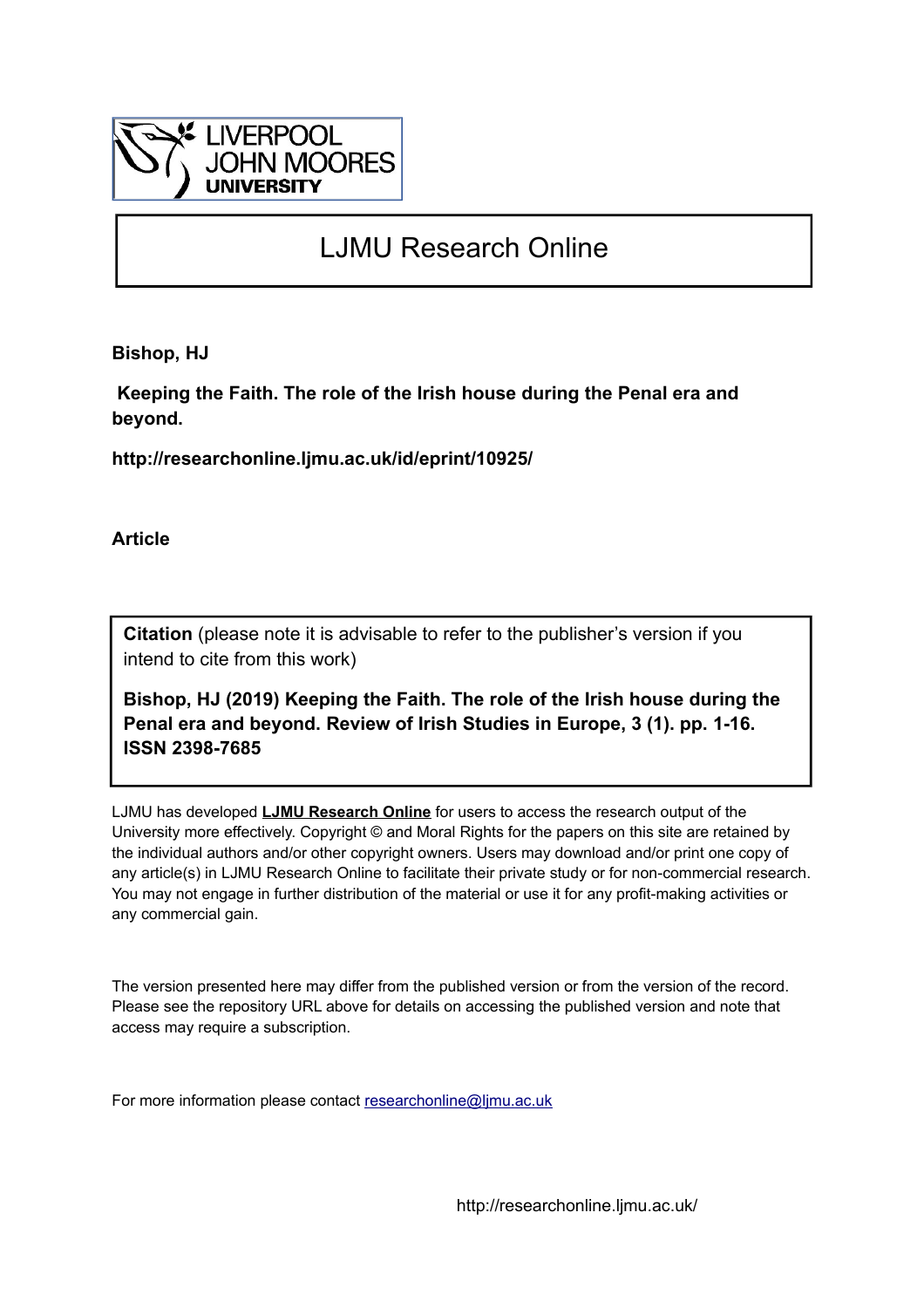Keeping the Faith. The role of the Irish house during the Penal era and beyond.

Despite widespread acceptance of the impact of the Penal Laws on Irish society, authors have focused on the more secular parts of society, tending to dismiss the religious aspect of Penal legislation as something of a 'sideline' to the main event and discounting vital dimensions such as faith and belief. Whilst there has been a shift towards an appreciation of the diverse nature of religious change during this period, few authors have attempted to discuss the link between persecution and the retention of Catholicism. This paper explores the role played by the Irish home in articulating Catholic identity throughout the Penal era and asks what this domestic space can tell us about the Catholic communities of the period. It analyses how this domestic space helped to reflect and reinforce very separate and different Catholic identities as religious communities were forced to create new spaces for worship and ritual, search for precedents and develop their own concepts of how space should be apportioned and organised. The paper concludes that Irish homes became the vessels of a sacred force that played a crucial role in maintaining Catholic identity and ensuring the survival of the Catholic faith. In an era of rapid cultural change, the Irish home continues to reflect, and help reconstruct, contemporary Irish identity whilst also providing a tangible and experiential connection to Irish heritage and tradition.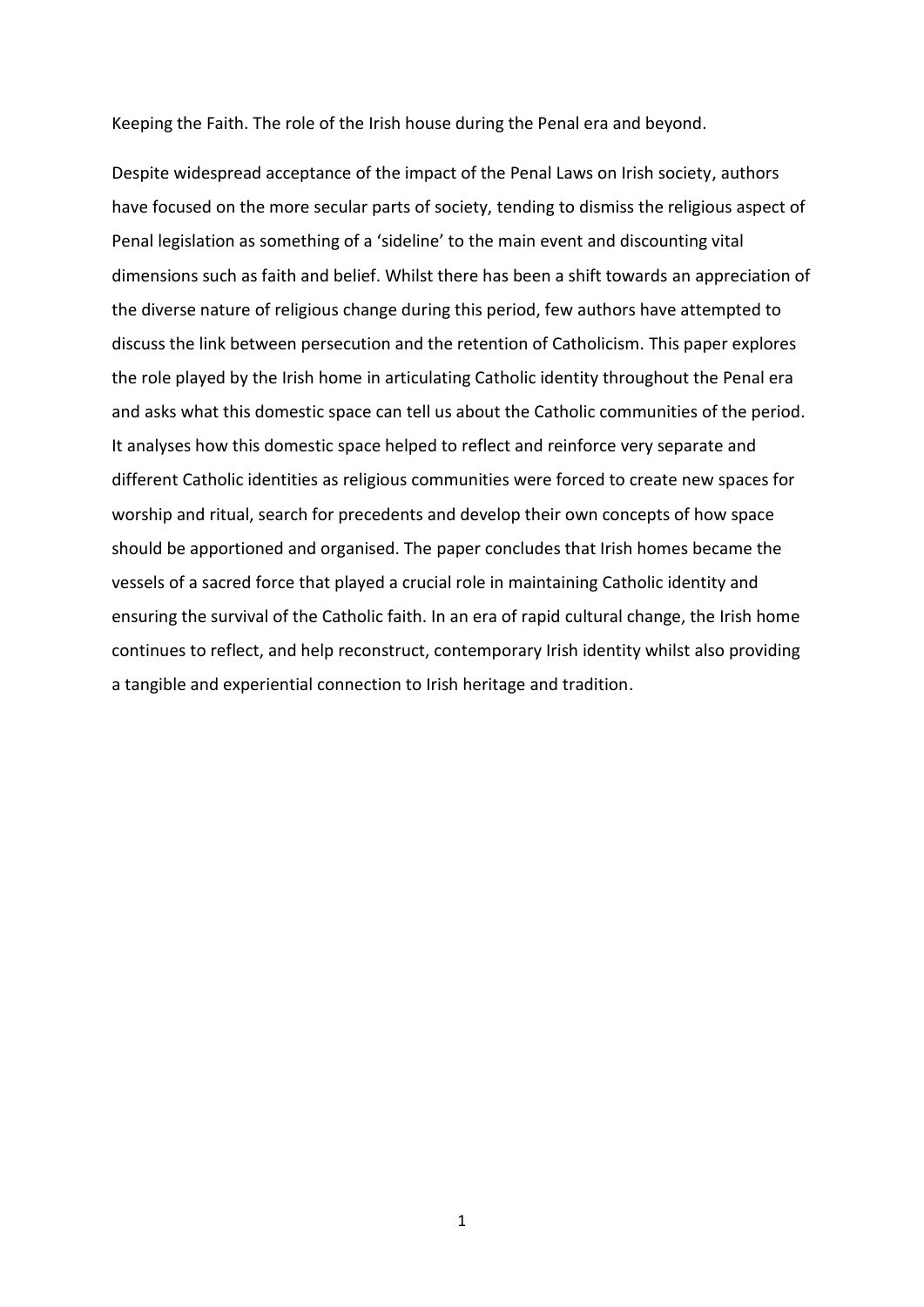#### Introduction and background

 The Williamite revolution of 1690-1691 ensured the dominance of the Protestant minority in Ireland (Hill 1988, 99) and both Williamite and Jacobite forces had seen themselves engaged in a war of religion fighting for constitutional principles. It was the climax of the Reformation and of the long struggle between Protestant and Catholic political, social and economic rivalry for supremacy in Ireland (Hayton 2004, 10). The Treaty of Limerick marked the end of the revolution but Protestants believed its terms to be much too favourable towards the Catholics (Bartlett 1990, 1). They were deeply suspicious of the articles and believed that, whilst the Stuart Pretender continued to be recognised by the Vatican and Versailles, their position in Ireland would remain threatened (Bartlett 1992, 17).

 The Penal Laws were passed between 1695 and 1756, although it is reasonable to argue that Ireland's Roman Catholics had remained in a state of suppression from as early as Tudor times. The degrading and dividing influence of the Penal Laws, which were enacted in defiance of a Treaty intended to guarantee Catholics freedom from oppression on account of their religion, and without the provocation of rebellion, extended to every field of Catholic political, professional, social, intellectual and domestic life (Lecky 1891, 52).

 The introduction of the Banishment Act of 1697 required all regular clergy, bishops and those exercising ecclesiastical jurisdiction to leave Ireland. Their expulsion was carried out in a highly efficient manner and those regulars, such as the Jesuits and Franciscans that remained, or filtered back into the country, found refuge amongst wealthy Catholic families or remained under the pretext of being secular clergy, eventually registering under the Registration Act (2 Anne (1703) c.7 Section 1). All registered priests were required to take an oath of abjuration, denying the right of James III to the throne and accepting Queen Anne as the rightful and lawful Queen (2 Anne (1703) c.6 Section 15). Few priests took the oath and those that refused forfeited any legal status which the Registration Act had offered them resulting in a disruption to religious services. Priests were forced into hiding and the doors of the Catholic Mass Houses were closed (Connolly 1992, 276).

 Whilst the Penal Laws managed to limit the public expression of Catholicism, they did not ensure the elimination of Catholicism or result in the mass conversion of Catholics (Bartlett 1990, 2). Despite chapels being appropriated by Protestant authorities and Mass Houses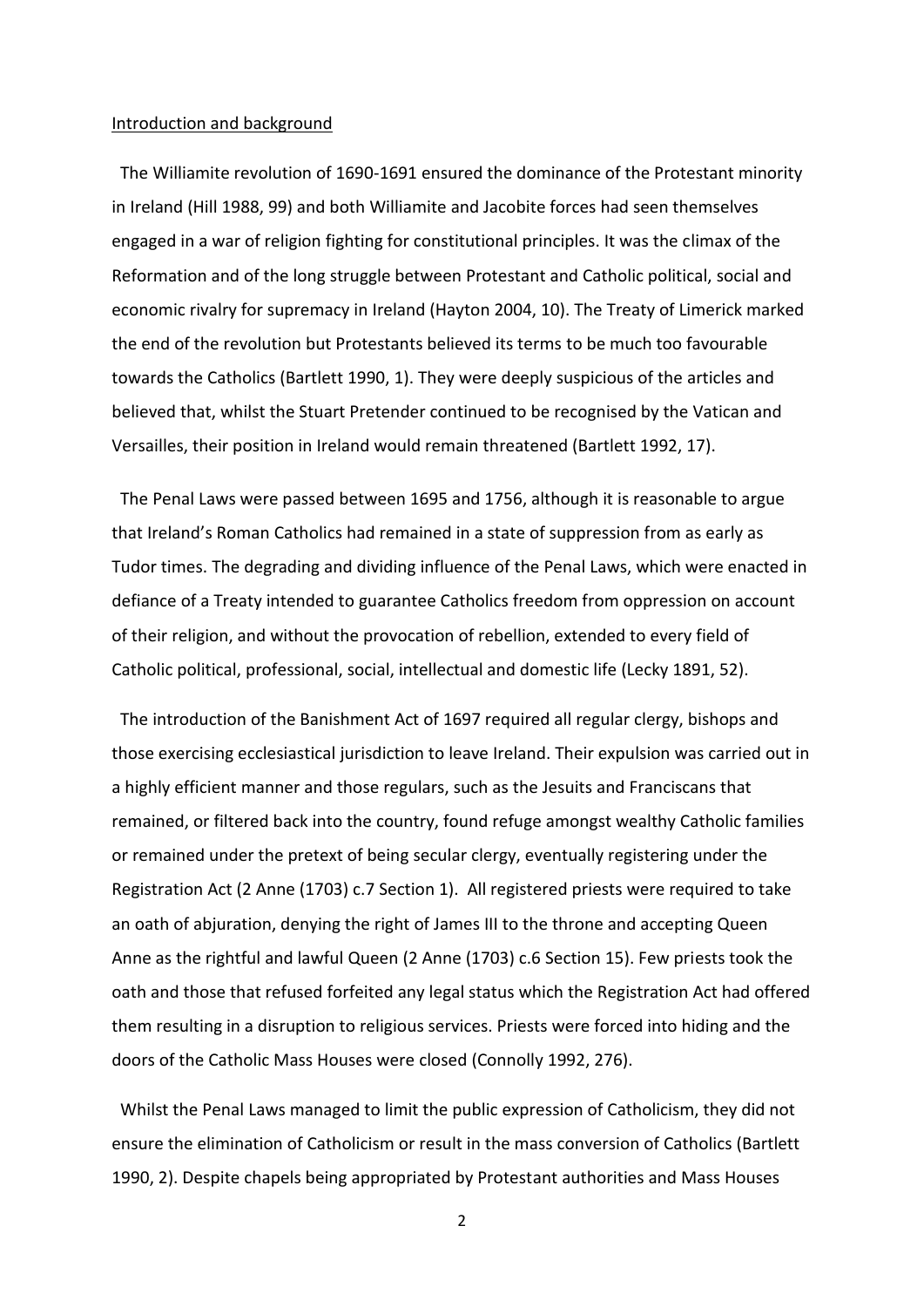being closed, Mass continued to be celebrated in secret at a number of locations in the open air in ditches, under trees and bushes and at altars known as Mass Rocks. It was also celebrated in barns and out-houses as well as in the private chapels of the wealthy and the houses of the rural poor.

 This paper explores the role played by the Irish home in articulating Catholic identity throughout the Penal era and asks what this domestic space can tell us about the Catholic communities of the period. It begins by analysing how this domestic space helped to reflect and reinforce very separate and different Catholic identities as religious communities were forced to create new spaces for worship and ritual, search for precedents and develop their own concepts of how space should be apportioned and organised. It then focusses on the role played by the Irish home in maintaining Catholic identity and ensuring the survival of the Catholic faith before finally looking at the continued role of the Irish home in reflecting, and helping to reconstruct, contemporary Irish identity whilst also providing a tangible and experiential connection to Irish heritage and tradition.

#### One Faith United but Divided

 Using language sources it is possible to identify a shift in the use of ethnic terminology in Ireland relating to the Old English, new English and Gaelic Irish from Reformation times to the mid-seventeenth century, with a clear shift in the more exclusive term *Gaedhill* which was used to distinguish the Old English from the New English or *Nua-Ghaill* (Smyth 2006, 60). The Old English had founded their own religious houses throughout Ireland soon after their arrival, despite the survival of Benedictine houses. The religious houses of the Old English excluded the Gaelic Irish and remained distinct from those of purely Gaelic origin throughout the medieval period, being located primarily in Anglo Norman port towns (Meigs 1997, 45). Jefferies' analysis of diocesan possessions between 1485 and 1535 clearly highlights this division (Jefferies 2010, 41). Old English participation within the European reform movement helped them to articulate their very separate identity (Lennon 1986, 89) and the Gaelic Irish continued to harbour a strong hostility towards them (Kelly 1985, 433).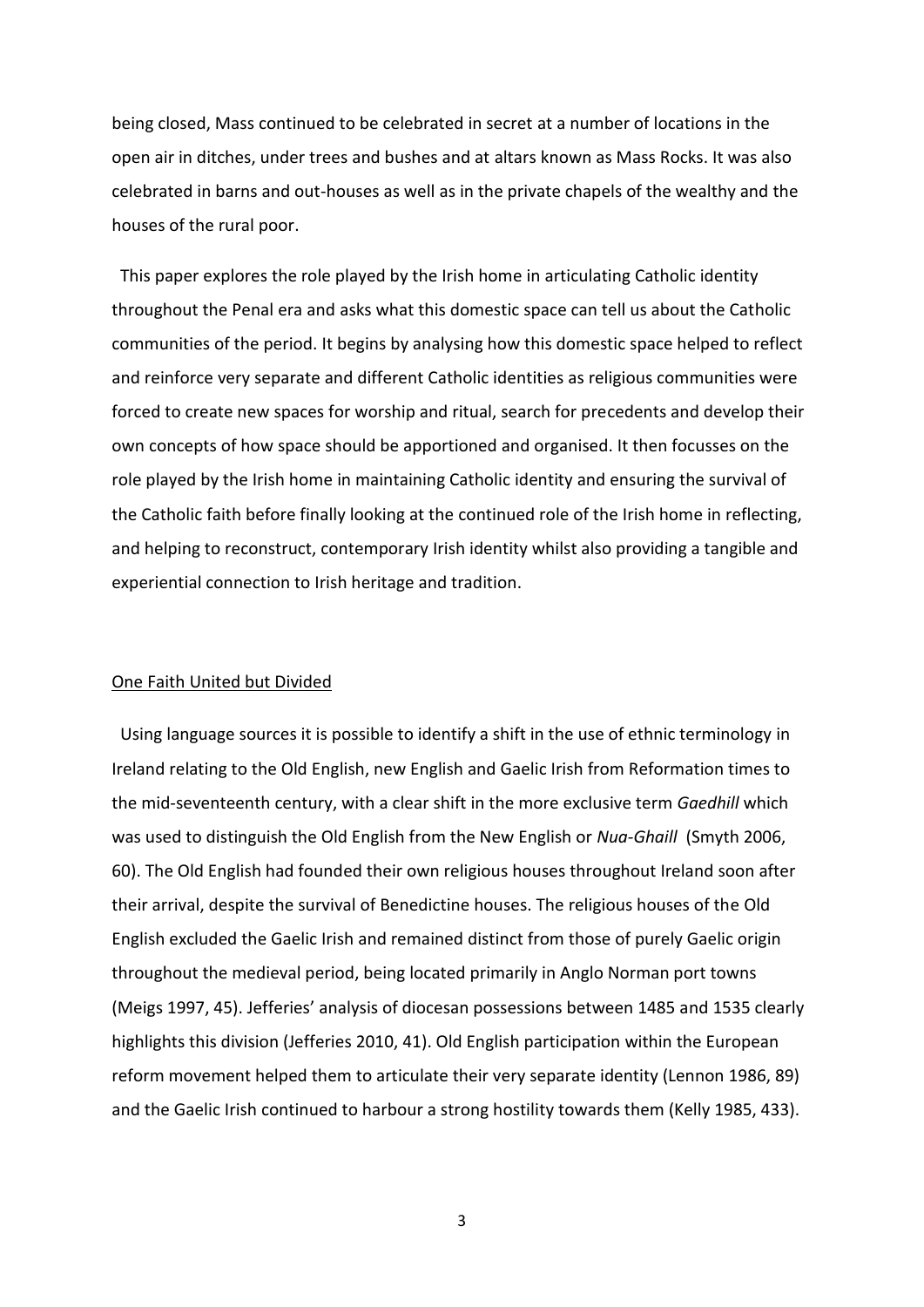By the seventeenth century, the Gaelic Irish and Old English had evolved into very definable groups (Meigs 1997, 90). However, by the end of the century, the Old English found themselves merged with the mass of the Catholic population (Beckett 1976, 43) with the words 'Irishmen' and 'papists' being used as interchangeable terms (Beckett 1976, 36). Despite this, the country still remained highly fragmented with 'clearly varying and multiple shades' of Catholic identities (Smyth 2006, 61).

 The medieval Mass had been a composite of two ritual traditions inherited from early Christianity; the tradition of public worship, practiced by whole communities, and that of the private, family, domestic cult (Bossy 1983, 51). During the Penal era, control of church buildings remained firmly in the hands of the state (Lennon 1986, 88) demanding a variety of new or alternative ritual spaces that reflected both private and communal worship as well as revealing the different strands of Catholicism that existed at this time.

#### The Old English

 Research shows that former Old English domination within the port towns and cities of Ireland during the Penal era is reflected in the existence of established and substantial Mass houses. In more rural Gaelic parishes the *Report on the State of Popery* of 1731 generally describes Mass Houses as 'mean thatched Cabbins' with 'many, or most of them, open at one end'. Those located within port towns and cities are, in contrast, described as being well established, large and, occasionally, sumptuous (Catholic Historical Society Ireland 1913). The 1731 report states that the Parish of Christ Church in Cork city had a public Mass house which had been 'considerably enlarged and beautified' (Catholic Historical Society Ireland 1913, 135). It mentions that there were also two new Mass houses in the city. One of these was slated and built in 1728. The other was built in 1730 'on a fine eminence, in a Large sumptuous manner in the north suburbs on a new foundation' despite the fact that there was already 'a Large Convenient mass house' close to where the new Mass house was being built. Another Mass house existed in the centre of the city and this had been recently enlarged (Catholic Historical Society Ireland 1913, 131). In Kinsale there was already one Mass house but there was another house being built which authorities suspected as being designed for a new Mass house (Catholic Historical Society Ireland 1913, 140). Similarly, in county Tipperary, Butler confirms the widespread existence of Mass houses as early as 1670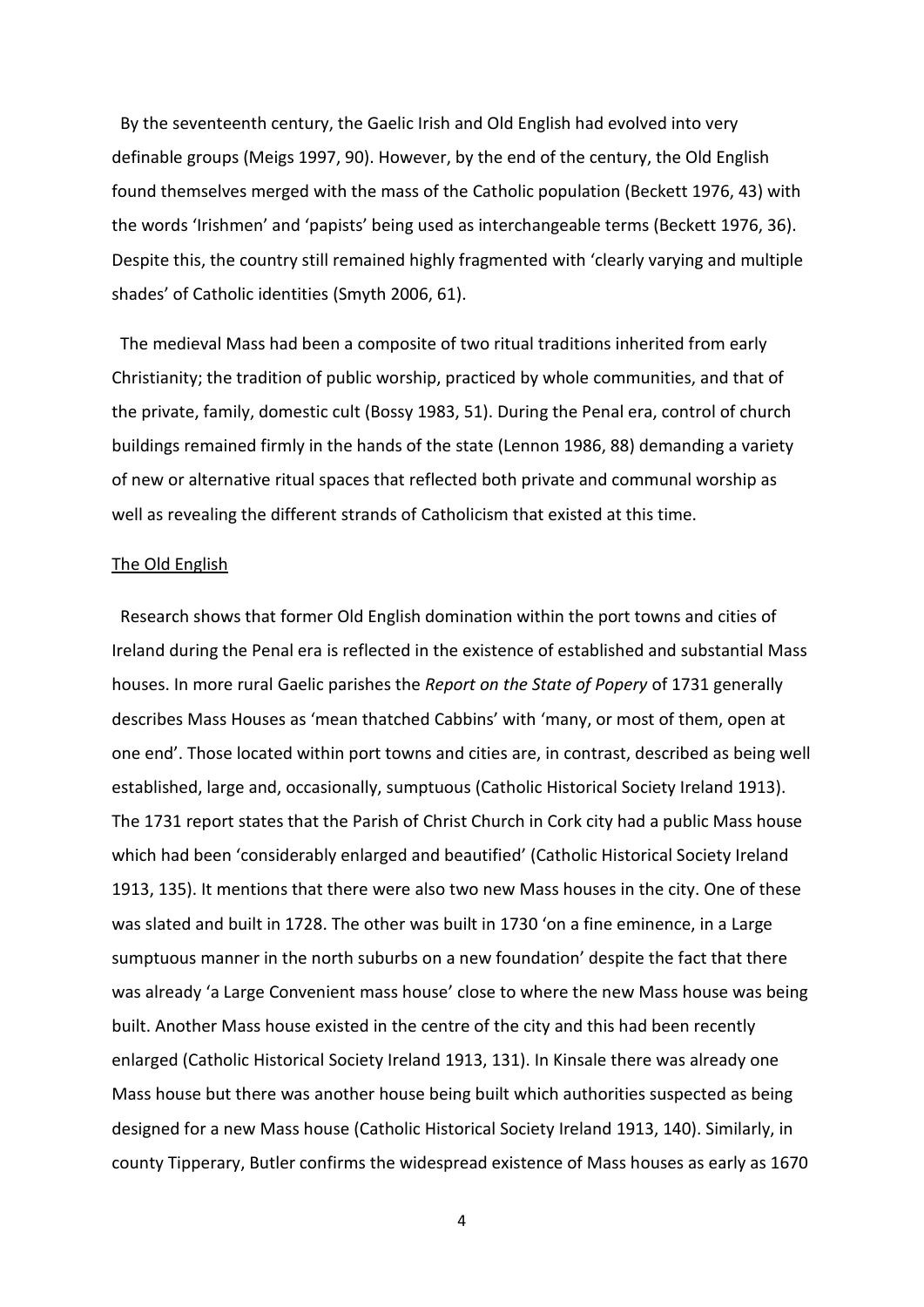and emphasises the relationship between these Mass houses and a safe-house support network of Roman Catholic gentry households. He draws upon a report written to the Vatican, in 1684, highlighting these close links. Of great significance is the fact that this report emphasises that these gentry desired private masses not only near their own houses but also in their own homes in order to avoid being associated with open-air masses and other indignities (Butler 2006, 142).

 The Jesuits had played a vital role in the Counter-Reformation and their mission strategy often targeted affluent and influential members of Irish Catholic society (Jones 1995, 145). Their schools and colleges promoted a positive Catholic image and classrooms became powerful instruments of the Counter-Reformation cause (Jones 1995, 145). Catholic gentry and mercantile families often retained clergy in their homes, providing them with both financial support and protection (Lennon 1986, 82). Certainly within the Pale it was the fashion to retain a chaplain in order to hear Mass within the private sphere of the home and the early seventeenth century *Protestant Visitation Returns* confirm this, repeatedly stressing the frequency with which the gentry of the Pale retained chaplains and the use of their houses for the celebration of Mass (Gillespie 1993:14). The *Report on the State of Popery* acknowledged that most of the wealthy 'Papists' had private Chapels in their houses where Mass was often celebrated (Catholic Historical Society Ireland 1913, 131). In her research of county Cork, Bishop (2014, 48-49) demonstrates that the location of these private chapels strongly mirrored the Old English settlement patterns identified by authors such as McCarthy (2000), Dickson (2004) and Smyth (2006), reflecting a strand of Irish Catholic culture that was strongly influenced by Jesuit teaching. The number of private chapels returned to the Lords' Committees in 1731 totalled 54 (CHS 1912, 11).

 The returns for the Diocese of Clonfert identify that, in the parish of Kilmcunna, the local Curate was under the impression that there were 'few Gent' of any fortune among the Papists' who did not have 'private Priests & Masses' (CHS 1914, 132). Mass was also often celebrated in private houses in the Diocese of Anchory (CHS 1912, 129) and the Lord Bishop of Ferns and Leighlin advised that Mass was celebrated in private chapels in both the Dioceses (CHS 1915, 175).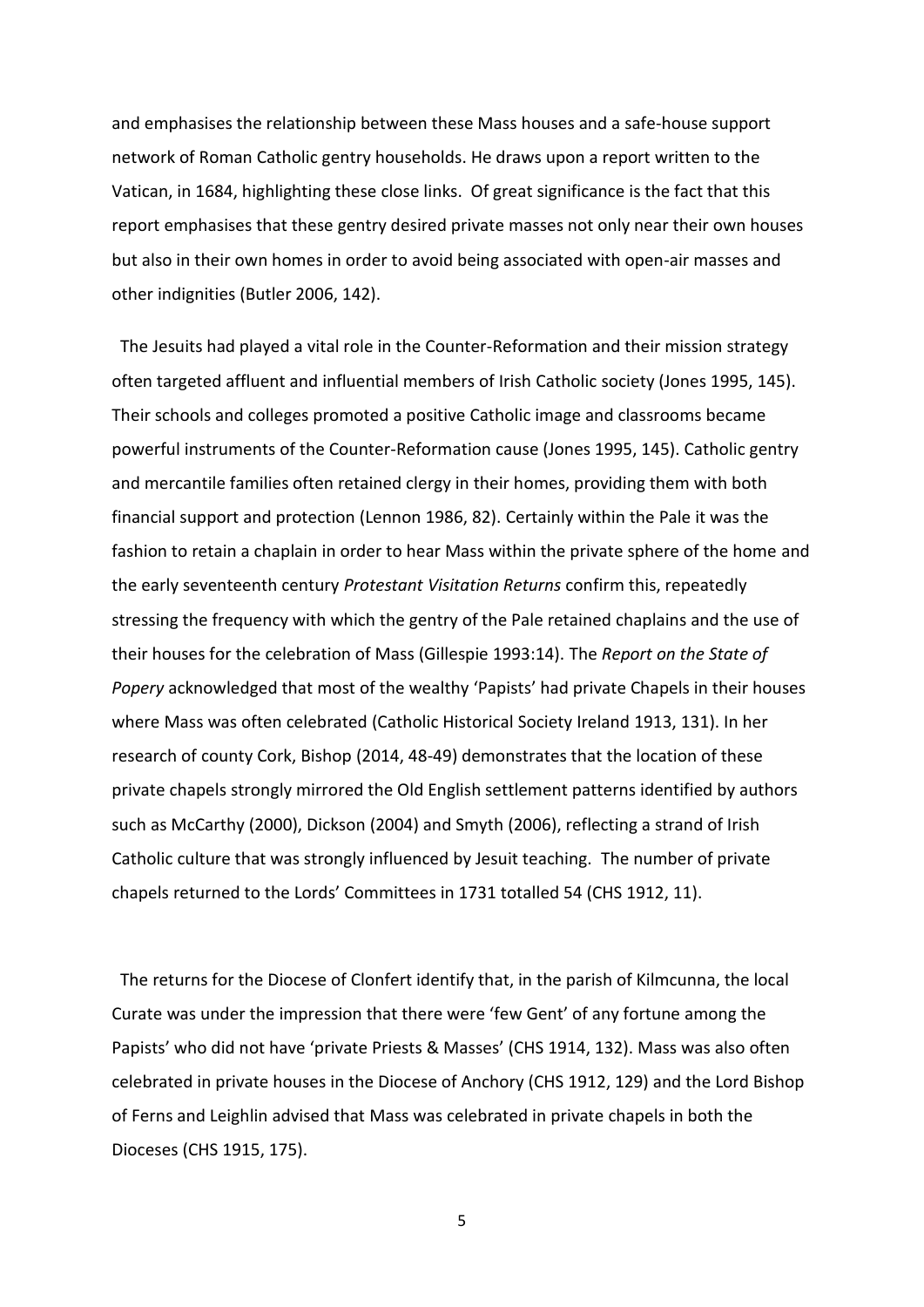In America, as in Ireland, Penal legislation confined the practice of Irish Catholicism to the private sphere creating a similar gentry-centred religion. In Maryland, the home became the centre of ritual and devotion in eighteenth-century (Curran 2014, 176) as the Jesuits adopted a home ministry model in response to the changing socio-political conditions with Irish Catholic gentry such as Charles Carroll providing private chapels in their homes (Curran 2014, 175). By 1760 there were fifty private chapels in Maryland. Often large and commodious, they were often rooms that were made available to the priest and an adhoc congregation, occasionally they were a distinct addition to a manor house. Carroll even employed a full time chaplain who split his time between his Doohoragen Manor in western Anne Arundel County and his Anapolis home. Many of the private chapels were capable of accommodating congregations of a hundred or more and thereby helped to promote a distinctive communal identity for the Irish Catholics (Curran 2014, 177).

 Reliance on these private chapels had far-reaching consequences for the social character of Irish Catholicism. Not only did the domestication of the Mass in the homes of wealthy Catholics leave the priest captive to the needs and desires of the gentry (Kaplan 2002, 1050), it also resulted in a weaker communal parish structure. Although some private chapels were luxurious, the display and communal ritual that was associated with the parish was lacking and, whilst the parish Mass removed social divisions, the domestication of the Mass helped to reinforce such distinctions (Gillespie 1993:15).

## The Gaelic Irish

 The arrival of Christianity in Ireland could easily have eradicated the existing learning and institutions associated with paganism but this was not the case. Instead it achieved a remarkable symbiosis between native institutions and modes of thought (Mac Cana 2011, 48). Whilst the arrival of Christianity heralded 'a sea-change in ritual practice', its adaptation to the existing social order was aimed at achieving a smooth and unchallenged transition (Ó hÓgáin 1999, 199). The new religious orthodoxy permitted the complementary coexistence of two ideologies within the same Gaelic community; one explicitly Christian, the other originally pagan (Mac Cana 2011, 48). The success of this symbiosis which adopted a Christian mould without forsaking the native culture is reflected in the cultural distinctiveness of Early Christian Ireland (Bradshaw 1989, 18). Religious sites were cleansed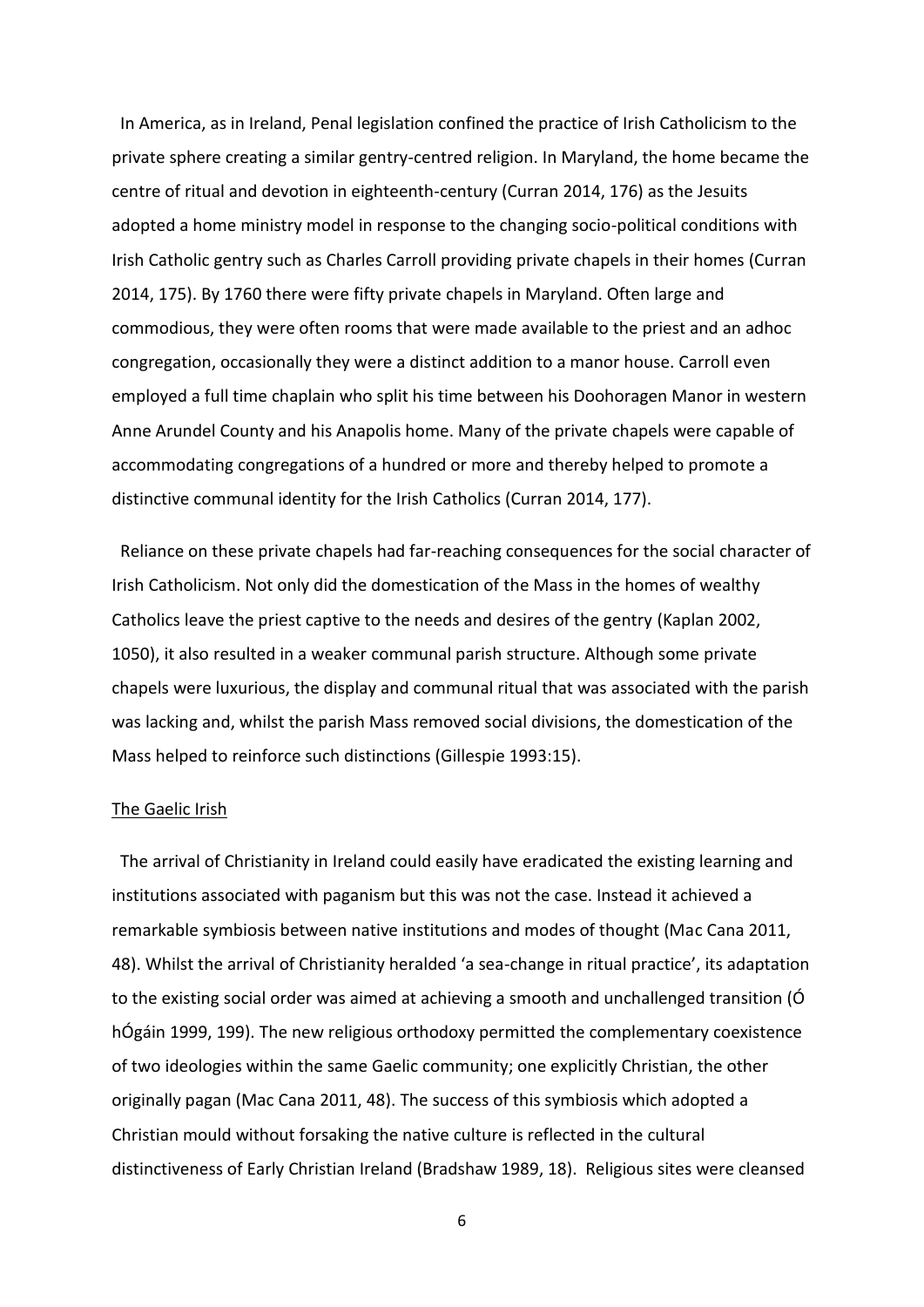from pagan association by the blessings of the missionaries subsequently becoming a central focus for new religious and secular activities (Zucchelli 2009, 107). By 1500, the Christianisation of the landscape had all but displaced memories of ancient paganism in Ireland (Walsham 2012, 36) and by the time of the Penal laws Gaelic Catholic political culture was predominantly, but not exclusively, Irish speaking with rich traditions that fostered strong cultural unity and regional diversity and nurtured a potent belief in 'older' faiths (Smyth 2006, 61).

 In 1670 Sir William Petty observed the social divisions that existed between Catholics in Ireland. He stated that 'as for the richer and better educated sort of them they are such Catholics as are in other places'. The religion of the poorer Irish, he argued, was full of superstition and based on a more traditional form of belief that revolved around the stories of saints, pilgrimages and tyrannical Priests (Gillespie 1993:14). George Storey, who was a Chaplain in the Williamite Army in South Ulster in 1689, noted that the houses of the Irish 'had crosses on the inside above the doors, upon the thatch, some made of wood and others of straw and rushes finely wrought, some houses had more and some less'. He understood that this was a custom amongst 'the native Irish' who set up a new cross every Corpus Christie day; the number of crosses equalling the number of years that they had lived in the house (Gillespie 1993:12). An entry in the Schools' Manuscript Collection of the Folklore Archive held at University College Dublin, collected in 1937/8, recalls that 'it was custom when it rose high enough for the roof timbers to nail two rough pieces of wood in the form of a cross and place four such cross at the corners joining the gables and side walls'. This was believed to keep evil spirits from the home (NFCS 320:96). An Austrian Redemptorist, whilst carrying out his mission in Enniskillen in 1852, revealed that the people there had never witnessed benediction of the Blessed Sacrament nor seen incense rise from a censer. In other areas too it is evident that such refinements were not common until the second half of the nineteenth century (Connolly 2001, 107).

 Despite the differences that existed between the two Catholic communities, the Franciscans played a role in promoting a middle ground between the Jesuit style counter-Reformation Catholicism and the more 'traditional' strand of Gaelic Catholicism. Research undertaken by Gillespie (2009) demonstrates that the Franciscan order in Ireland had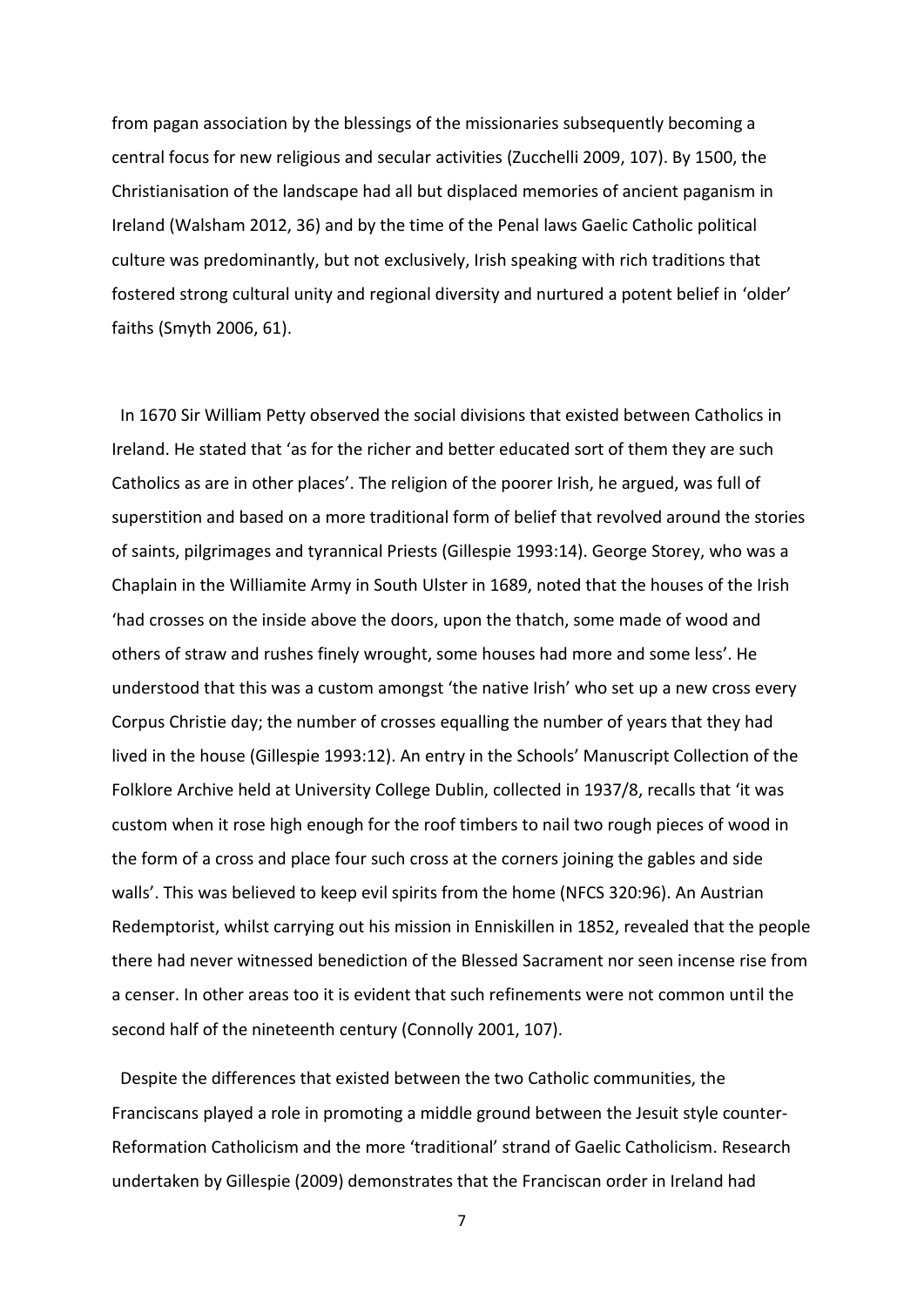undergone a dramatic transformation by the end of the seventeenth century. Whilst it had shrunk to a small fragmented organisation by 1600, a century later he reports that it was a 'well-established' body with almost 600 members by 1700 (Gillespie 2009:75). Gillespie believes that their success was due not only to their vision of themselves as distinctively Irish and distinctively Franciscan but also to the fact that many were trained in Europe (Gillespie 2009:75). Gillespie writes that 'the genius of the Franciscan order in seventeenthcentury Ireland was …… its ability to recognise the changing needs of successive generations of seventeenth-century Irish people and to maintain support from the ethnically diverse groups that the order served in that changing world' (Gillespie 2009:76). In the parish of Licmolassy Mass was celebrated by Fryars and took place in 'private houses' (CHS 1914, 132) but, in Donegal, in the Diocese of Raphoe, in addition to Mass being said in private houses, two priests also celebrated Mass 'in the open fields' (CHS 1912, 22).

 So strong was the bond between the priest and his people that individuals were willing to sacrifice themselves in order to protect him. In 1697, under the Penal Laws, a statute was passed stating that anyone who knowingly harboured popish clergy were, in the first instance, to be fined £20. That sum was to be doubled for a second offence and, if found guilty on a third occasion, all lands were to be forfeit along with goods and chattels (William III C.1 1697). An act to prevent the further growth of popery in 1709 led to the active pursuit of priests. A reward of £20 was offered for the discovery of regulars or non-registered secular clergy leading to their apprehension and conviction (2 Anne C.3 1703 Sec 18). In folklore, stories abound of priest-hunters and in the *Grand Jury Presentment Book for the County of Limerick* at every assizes from 1711 to 1726, there were proceedings recorded against priests. Despite the dangers inherent in harbouring priests, the Irish used their houses to shelter their clergy in times of need (NFCS 289:321-322; 293:91) and often had secret passages connecting one house to another to aid the escape of the incumbent (NFCS 368:392-393).

 Ryan (1957) explains that in Penal times the priest would have carried a station box. Having unhinged the sides and the front of the station box, the priest would have rested the station box on the flat surface provided by the table which would have acted as his altar. The station-box would have contained altar-stone, linens, crucifix, candles and charts and its compactness and portability would have allowed for a speedy departure should the need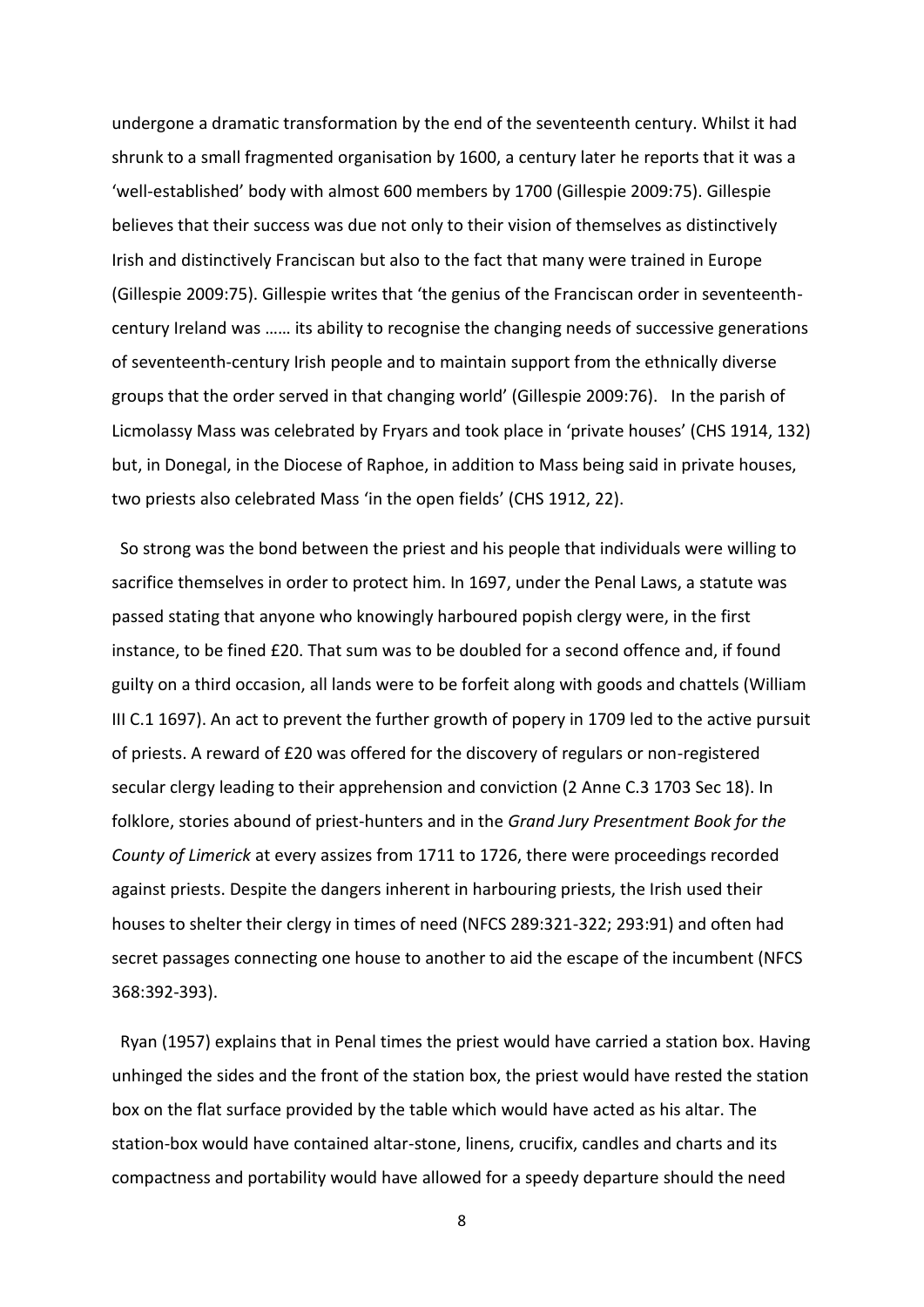have arisen (Ryan 1957:24). The box would often have been looked after in the house of one of the congregation. And in the 1930s, Father Leader who was Parish priest of Rath and the Islands, observed a box in the corner of the room of one of his parishoners. Upon opening the box he found vestments and two chalices. One of the chalices continues to be in the possession of the parish church of Timoleague. The other is in the possession of the Franciscans of Liberty Street, Cork city. (NFCS 319: 4-5).

 Despite Catholic life starting to flourish again in the nineteenth century, the people remained poor and priests and churches scarce resulting in parish amalgamation. With the Penal Laws technically still in force and the possibility that they could be re-introduced at any time, Catholics remained cautious even when church building was possible. In the parish of Magherafelt, county Derry, stories were heard from parents and grandparents about Catholic worshippers passing off their plain church building as a farm building such as a barn to escape hostile attention in pre-Emancipation days (Bradley 2007/8, 275). Often due to the hostility of local Protestant landlords, central sites for church building were rare and so the distances that both priest and congregation had to travel for worship sometimes became unmanageable. The elderly, in particular, struggled to attend church and, with no means of transport, a system known as the stations, established during the Penal era, operated within the parishes across Ireland (Barry 1959, 140).

## The Stations and Catholic Identity

 Although Mass had been celebrated, confessions heard and communion received, in private houses in Ireland since around 1650, it was done so in an informal way and had remained within the domain of the regular clergy rather than secular or diocesan clergy (Larkin 2006, 191). During the Penal era, particularly between 1697 and 1709 this informal set of religious practices was transformed into a more formal and parochial system that was dominated by the diocesan clergy (Larkin 2006, 192). At the Assizes for the Connaught Circuit in April 1715 Patrick Duffy, who had registered as a parish priest but was believed to be one of the Vicar Generals of the Diocese of Tuam, had said Mass at a private house belonging to Thomas Joyce in Westport; 'great numbers of people gathered about the house of Thomas Joyce, and the said Patrick Duffy came out of the said house about an hour after the Multitude of people that had been there were dispersed which gave cause to this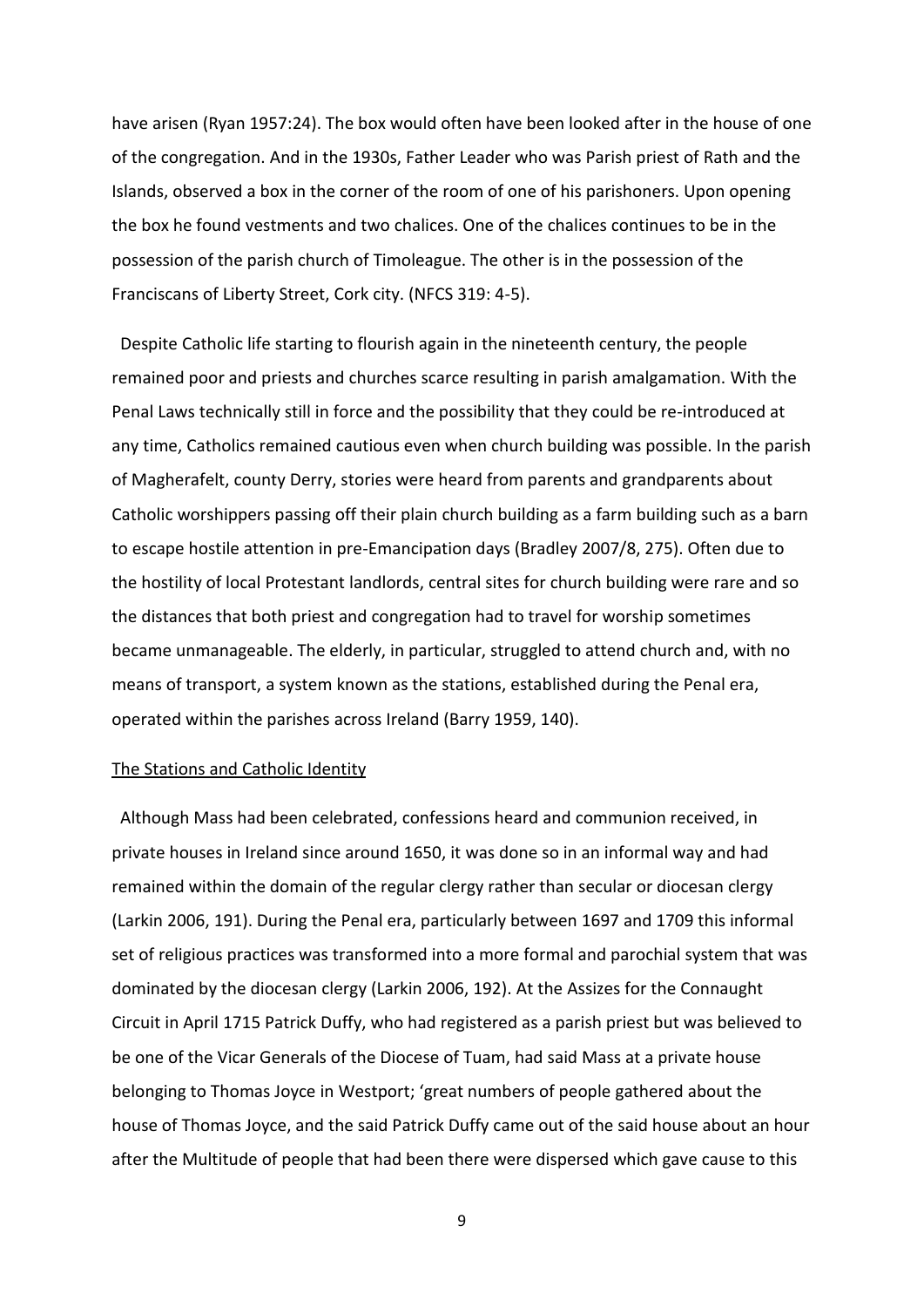Examinat to suppose that they had mass said that day in the house of said Thomas Joyce' (Burke 1914).

 The Irish proverb 'there is always enough sun on a Saturday to dry a priest's shirt' perhaps dates to this time. It is believed that shirts were often used as the landmarks for the community and were stretched on hedges near where Mass would be said the next day (Finn cited in McGarvey 1956:184). Danaher (2004) confirms that flags or cloths waved in the air or displayed in prominent places were obvious signals that could be arranged in advance. Such activities would mean little to those unaware of their true meaning; a woman coming out of the kitchen door and shaking a sheet or a table cloth as if to dust it, or a sheet spread on a certain bush or on the thatched roof to dry (Danaher 2004:22). Folklore sources confirm that when a station Mass was to be held in a house in the district or townland, 'a white sheet would be placed on a high bush or brier convenient to the house, where all the neighbours could plainly see it and it would not be removed for a week. Then a sheet would be placed outside some other house in another district and so on so that all the people would know that when the sheet is out Mass will be held in that house on that day of the week' (NFCS 344:30-31).

 Whilst the origins of Mass celebrated in the houses of the Irish are firmly rooted in the struggle between the secular and regular clergy as available resources became restricted, particularly in rural areas, the eventual emergence of the 'stations' as a system, between 1750 and 1770, was the result of what Larkin describes as 'three long-term and inter-related historical phenomena'; the very significant increase in the Catholic population, the very sharp decline in the total number of clergy in Ireland and the inability of the Catholic community to increase church and chapel accommodation significantly (Larkin 2006, 193). He argues that it was these conditions that produced the necessary rationalisation for a more effective and efficient use of the clergy's time and energy in meeting the pastoral needs of an ever-burgeoning Catholic population (Larkin 2006, 194). In addition to this, the emergence of the stations is attributed to concerns about reducing religious practice as well as meeting the needs of the community, in that they allowed for the Tridentine requirements of Easter Communion and Confessions to be fulfilled in a more timely fashion. All this conspired to expand what had initially been a limited concept into a universal system across rural Ireland (Larkin 2006, 195). Hospitality and the bonds of mutual exchange were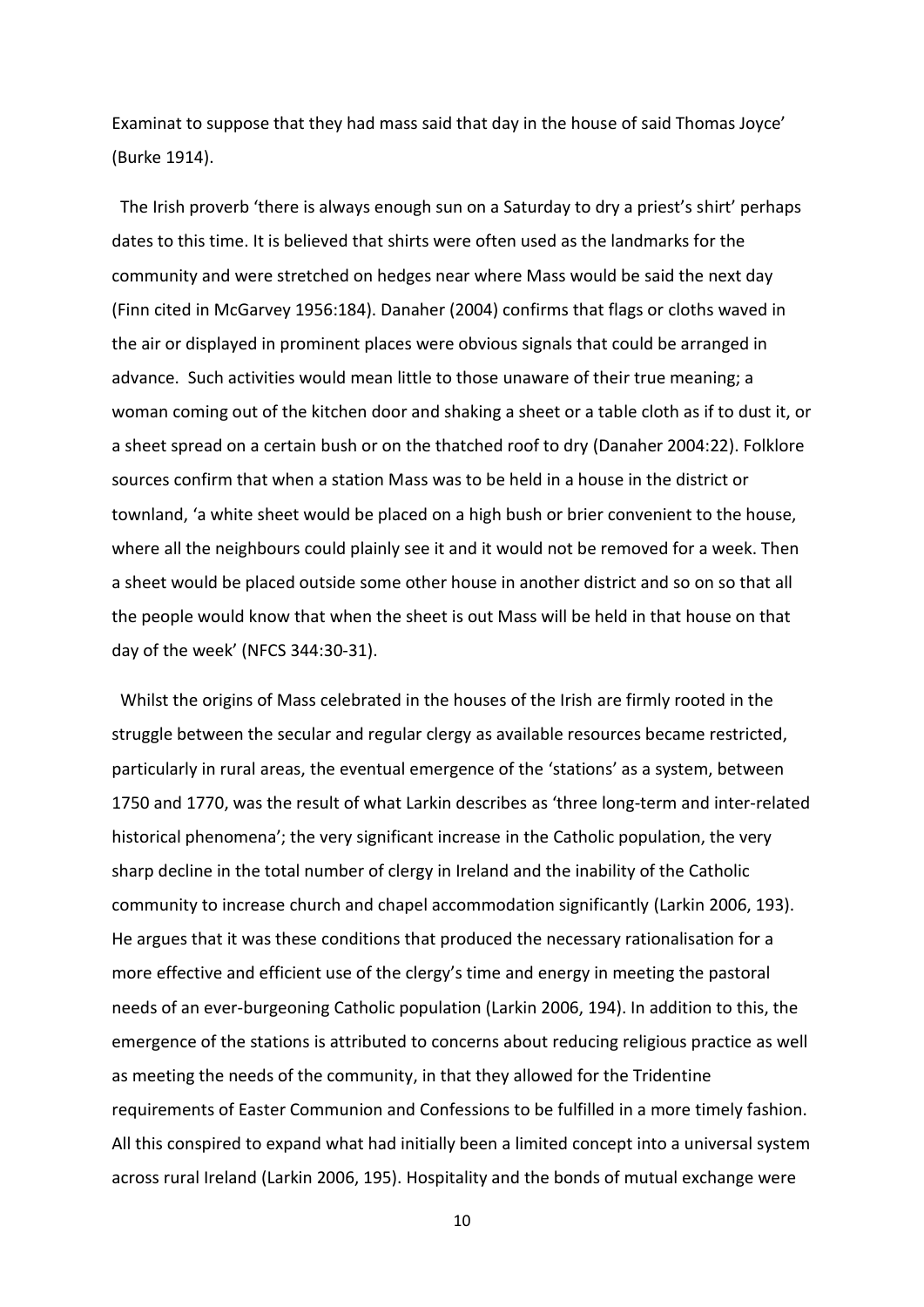central features of Irish society and, in stressing the obligation to one's neighbour, traditional Irish Catholicism fitted well with this long-established view of Irish society (Gillespie 1993:9) and the adoption of the 'stations'. For the purposes of this paper the word 'stations' will be used to refer to the custom of celebrating Mass within the home, something that Larkin refers to as the 'house stations' or 'stations of confession' (Larkin 2006, 191).

 Essentially a rural system, the stations that had developed as a national system by 1750, have been described as the most 'important religious practice to emerge in pre-Famine Ireland' (Larkin 2006, 189-190). In small rural communities with few churches, houses remained the most convenient place to celebrate Mass a consolidation of this system took place in the years between 1770 and 1850 (McConvery 2012, 4). By 1800, the Bishop of Kildare and Leighlin described the stations as a common feature throughout Ireland (Larkin 2006, 196) and, in 1813, Archbishop Bray published very comprehensive instructions and regulations in respect to the stations (Larkin 2006, 202). His ardent approach brought the custom to the attention of church authorities in Rome, resulting in a continued debate as to whether the stations should continue to be tolerated or curbed (Larkin 2006, 204). The decision was finally taken in 1821 to defer for advice to the archbishop of Dublin and the subsequent judgement by the Irish bishops resulted in the custom becoming a firm feature of the Irish religious landscape for the next thirty years (Larkin 2006, 204).

 The subject of the stations was to remain a feature of future ecclesiastical discussions with opinion often divided. The National Synod of Thurles, which took place just a couple of decades after Catholic Emancipation and played an important part in the newly developing Catholic life of the country (Barry 1959, 131), considered the Sacrament of Penance, namely the stations. They were eager for the future administration of the Sacraments to take place within church buildings and not in private houses, as had become the custom twice a year, before Christmas and during Lent (Barry 1959, 138). Dr Cullen focussed his concerns on the dangers posed by the stations for the clergy, especially the practice of hearing women's confessions in private houses without the protection of confessionals. His concerns focussed especially upon younger priests. In contrast Archbishop Slattery of Cashel advocated a real need for the custom to continue and the Bishop of Ross promoted the pastoral value of the station Mass; Priests did not simply hear confessions and distribute communion but were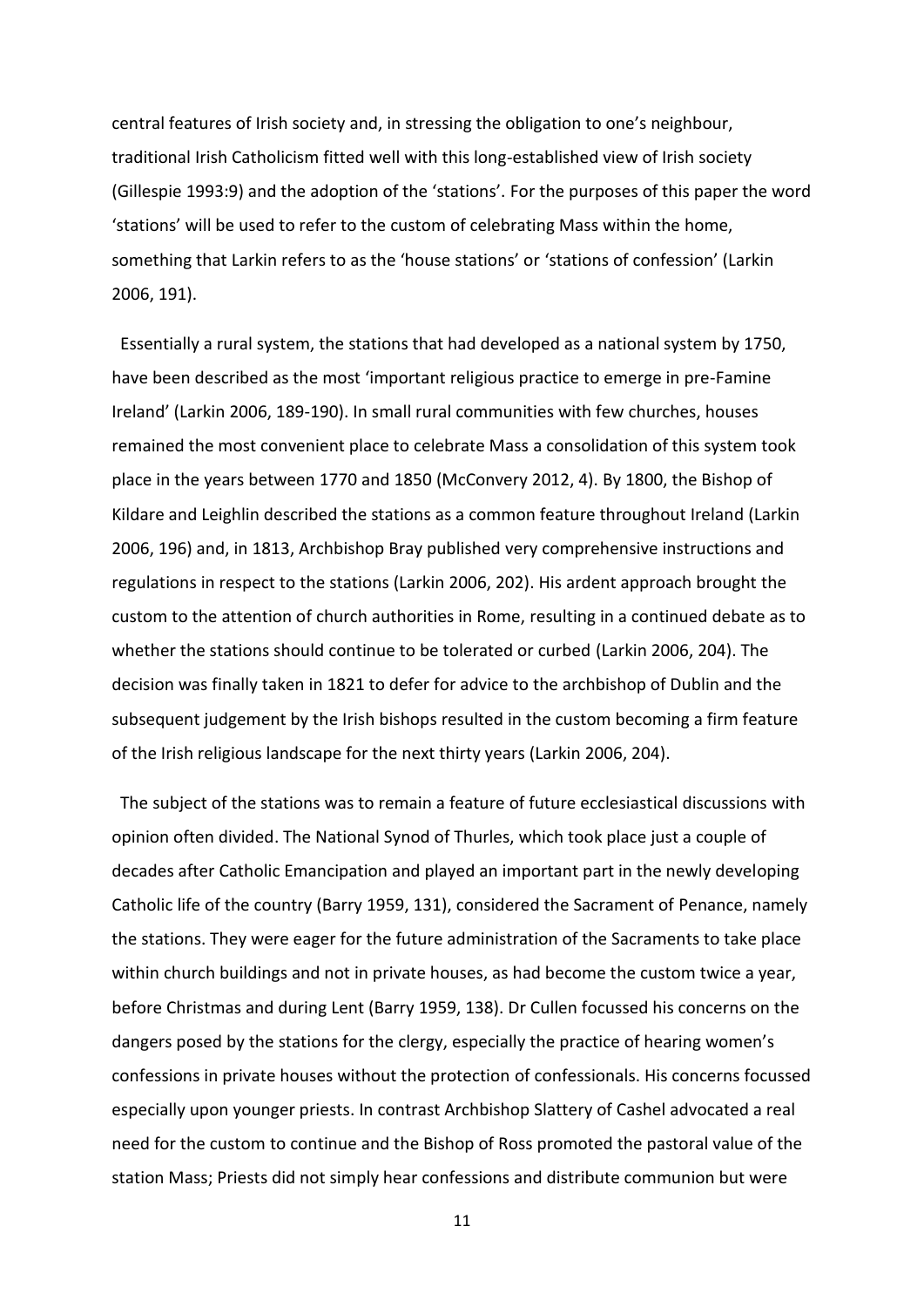pivotal in 'removing any scandals …. settling quarrels, cultivating friendship and charity with everybody and exercising the role of counsellors' (Cunnane 1968, 564). The result was a compromise and future Synods in 1853 and 1854, in Cashel and Dublin respectively, also failed to eradicate the stations (Barry 1959, 141). When the Provincial Synod of Cashel met in September 1853 it was decided that each individual Bishop of the province could decide for his own diocese whether the stations should continue or not. Despite a reduction in frequency, the practice of hearing confessions of both men and women in private houses on the occasion of the stations continued (Barry 1959, 142).

 During the Famine years the ratio of priests to people and the availability of church and chapel accommodation was changed, impacting significantly upon the status of the stations as a national institution (Larkin 2006, 214). Despite population growth or demise, the stations nationally upheld a practicing core of Catholicism. Without this, Tridentine Catholic devotional practices could not have emerged as quickly as they did in post-Famine Ireland (Larkin 2006, 258).

 In addition to providing the priest with an opportunity to encourage spiritual devotion, the practice of travelling to private homes throughout the parish in order to visit the elderly or the sick and to undertake the stations helped local clergy to make Catholicism a very personal experience for the Irish (Lowe 1976, 130). The stations offered the opportunity to encourage congregations to be more attentive to the practice of their religion (Lowe 1976, 131). Through the influence of the priest as a personality, the Catholic church secured a strong position within Irish communities and was able to shape the local parishes into energetic and practical social centres from around 1750 onwards (Lowe 1976, 132). Through the strong and tangible bond between the priest and people, the Catholic parish developed a vigorous social character (Lowe 1976, 133). Not only did the stations provide a means of bringing the sacraments of penance and holy communion to the people, they also provided a social occasion that placed the priest at the heart of the daily lives of his parishioners (Lowe 1976, 135). This resulted in a social, reliable and useful institution that became 'the most visible and enduring facet of Irish culture' (Lowe 1976, 140). The stations were also a crucial defence to the proselytizing efforts of the Established church (Larkin 2006, 215).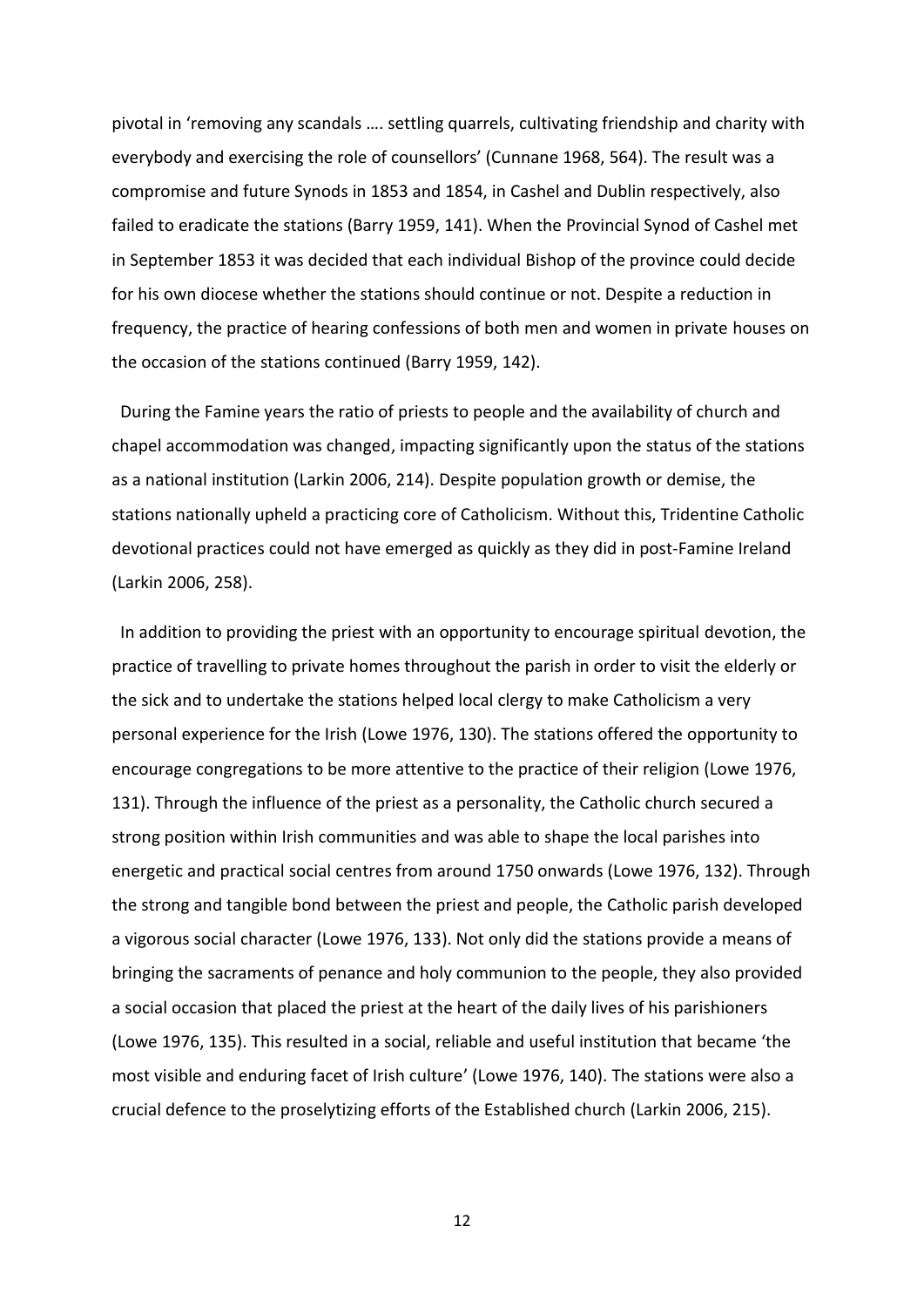The Stations became an important social event and thus played a vital role in shaping both collective identity and social life. Indeed, they have remained so in many areas across Ireland. Both Allen's and Taylor's description paint a vivid picture.

 '*I remember from my childhood that the day before, the parlour table would be covered with an embroidered linen tablecloth and the best china taken down from the dresser or the sideboard. Mass was usually said in the kitchen and the kitchen table was used as an altar. It was covered with a starched linen cloth kept specially for the purpose. On the day itself, fresh flowers were gathered, and adults and children were brushes and dressed up in their finery so that all was in readiness before the parish priest and curate arrived. The woman of the house and one or two friends would have been up since dawn, making final preparations for the breakfast after the Mass. There were fires to be lit, breads to be baked and butter balls to be made from the freshly churned butter. The neighbours, friends and relatives arrived first, and, as soon as the priest arrived, one began to hear confessions by the fire in the parlour while the other priest began to celebrate Mass and distribute Holy Communion. After Mass the next person to have the Stations would be decided upon and the dues would be collected. The priest would then sit down in the parlour with the assembled company to a breakfast of prorridge with thick cream followed by a lavish fry-up served with a mountain of buttered toast, soda bread and copious cups of strong tea*' (Allen 1992, 29).

 Taylor recalls that preparations for holding the stations could start as much as a year before the event with both the inside and the outside of the farmhouse being part of a 'big clean-up' that saw gates repaired, slates replaced and the white-washing of walls. Inside broken panes of glass were replaced and 'nothing escaped the paint brush' with ceilings, walls, tables and chairs all being painted. A good white linen cloth was preserved for use on the altar and the best china taken from the 'big ware press in the parlour' (Taylor, 1998, 11 – 13). The household was usually responsible for providing a table cloth, two candles, a crucifix, holy water and a small jug of tap water with the Priest providing the principal necessities for the Mass (Diocese of Cork and Ross 2017). It was a sign of respectability for a house to have their own Mass vessels (Timson 2000, 93) and a great cause for celebration when a priest performed his first stations in the home of his parents (Moycullen Historical Society 2008, 127).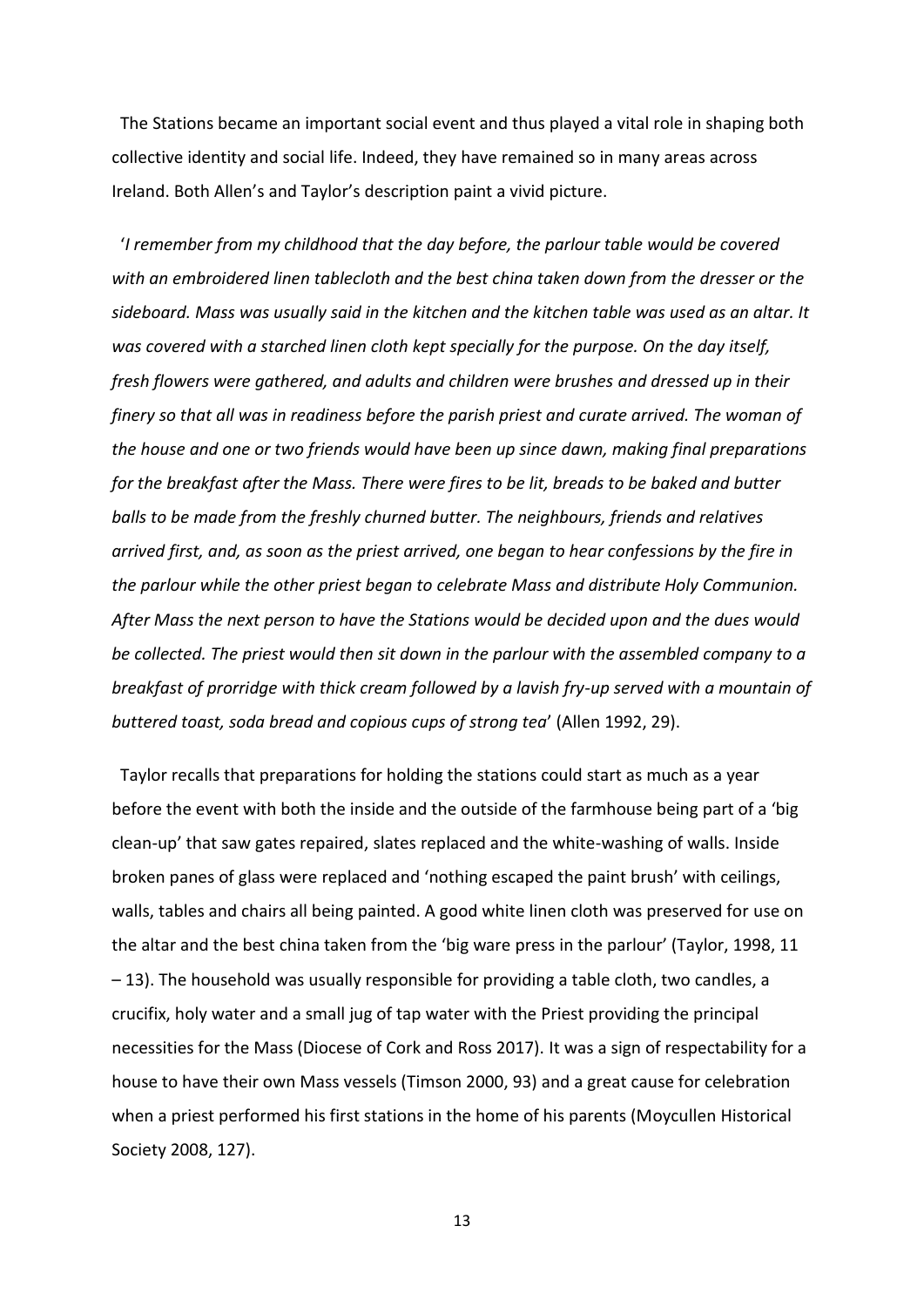In county Galway Gannon (1999, 116) recalls a dresser that had been propped up with two wooden blocks came crashing down, narrowly missing the priest and people, and the priest urging everyone to give thanks that no one had been hurt. Other stories tell of kitchen tables being propped up on biscuit tins so that they were the right height for the altar and covered in the best white damask table-cloth (Timson 2000, 93) which would be preserved especially for the occasion and placed carefully away at the end.

 In recent decades the stations have become an evening affair, perhaps in response to contemporary working patterns (Irish Times 2011), and have evolved to include celebrants within worship through their participation in the liturgy or by reading, singing or leading in prayer (Diocese of Cork and Ross 2017). Timson recalls friends and neighbours arriving at the home of her mother at 7.30pm in the evening with candles for light and supper served on the kitchen table once the stations were over and the tablecloth removed (Timson 2000, 94). With a reduction in religious practice and declining numbers of priests the number of stations being held is decreasing so that, whilst the practice remains strong in some parishes across Ireland, they have ceased altogether in others. In Glanmire in county Cork, the stations have been renamed as 'house' Masses in an effort to disassociate them with the Penal Laws and are held multiple times across the year (Barry 2016). In county Mayo, Father Paddy Gilligan, has tried to preserve the custom in his parish that incorporates Cong, Cross and The Neale (McHugh 2014). Despite their decline, it remains a privilege and an honour to hold the Stations in one's home (Diocese of Cork and Ross 2017).

# **Conclusions**

 This paper has explored the role played by the Irish house in articulating Catholic identity from the Penal era to more contemporary times. This domestic space helped to reflect and reinforce very separate and different Catholic identities as religious communities were forced to create new spaces for worship and ritual, search for precedents and develop their own concepts of how space should be apportioned and organised. The Irish house became a ritual space that reflected both the private and communal nature of worship and included private chapels in the houses of the wealthy as well as the homes of the rural poor.

 The Jesuits had played a vital role in the Counter-Reformation and their mission strategy had often targeted the more affluent and influential members of society and wealthy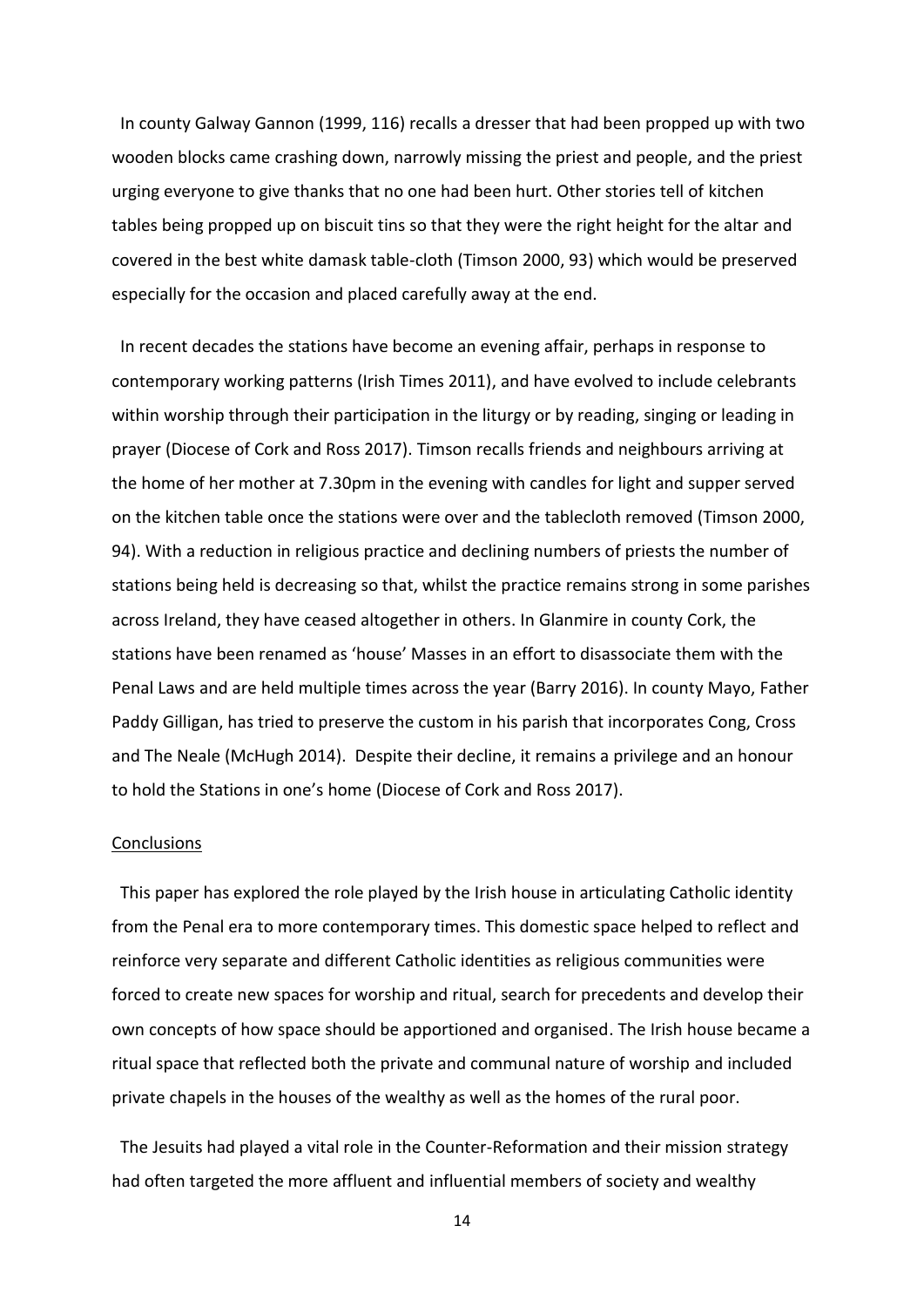Catholic gentry and mercantile families retained clergy in their houses and heard Mass within the private sphere of their chapel. Jesuit schools and colleges promoted a positive Catholic image and their classrooms became powerful instruments of the Counter-Reformation cause. Their focus upon participation within the European reform movement (Lennon 2003: 81) helped the wealthier Catholics to articulate a very separate identity. The reliance on private chapels had far-reaching consequences for the social character of Irish Catholicism during this period and further re-inforced the social divisions that existed within the Catholic community.

 The religion of the poor reflected a more traditional form of belief and their more informal set of religious practices of celebrating Mass and hearing confessions and communion in private houses were transformed during Penal times into a more formal and parochial system known as the stations. A significant increase in the Catholic population and a lack of available clergy and chapels, led to the eventual emergence of the 'stations' as an established system in Ireland..

The vital role that the Irish house played in maintaining Catholic identity and ensuring the survival of the Catholic faith during Penal times continues today. The stations helped to meet the needs of local communities and allowed for the Tridentine requirements of Easter Communion and Confessions to be fulfilled in a more timely fashion thus addressing concerns about reducing religious practices. The emphasis on hospitality and the bonds of mutual exchange and an obligation to one's neighbour were strong features of traditional Irish Catholicism providing a natural fit for the adoption of the Stations so that, by 1800, the Stations had become a common feature throughout the country.

 In addition to providing the priest with an opportunity to encourage spiritual devotion, the practice of travelling to private homes throughout the parish helped local clergy to make Catholicism a very personal experience for the Irish and ensure that the church secured a strong position within communities. The Catholic Church was thus able to shape local parishes into energetic and practical social centres with a strong and tangible bond between the priest and his people. The stations not only provided a means of bringing the sacraments of penance and Holy Communion to the people, they also provided a social occasion that placed the priest at the heart of the daily lives of his parishoners so that the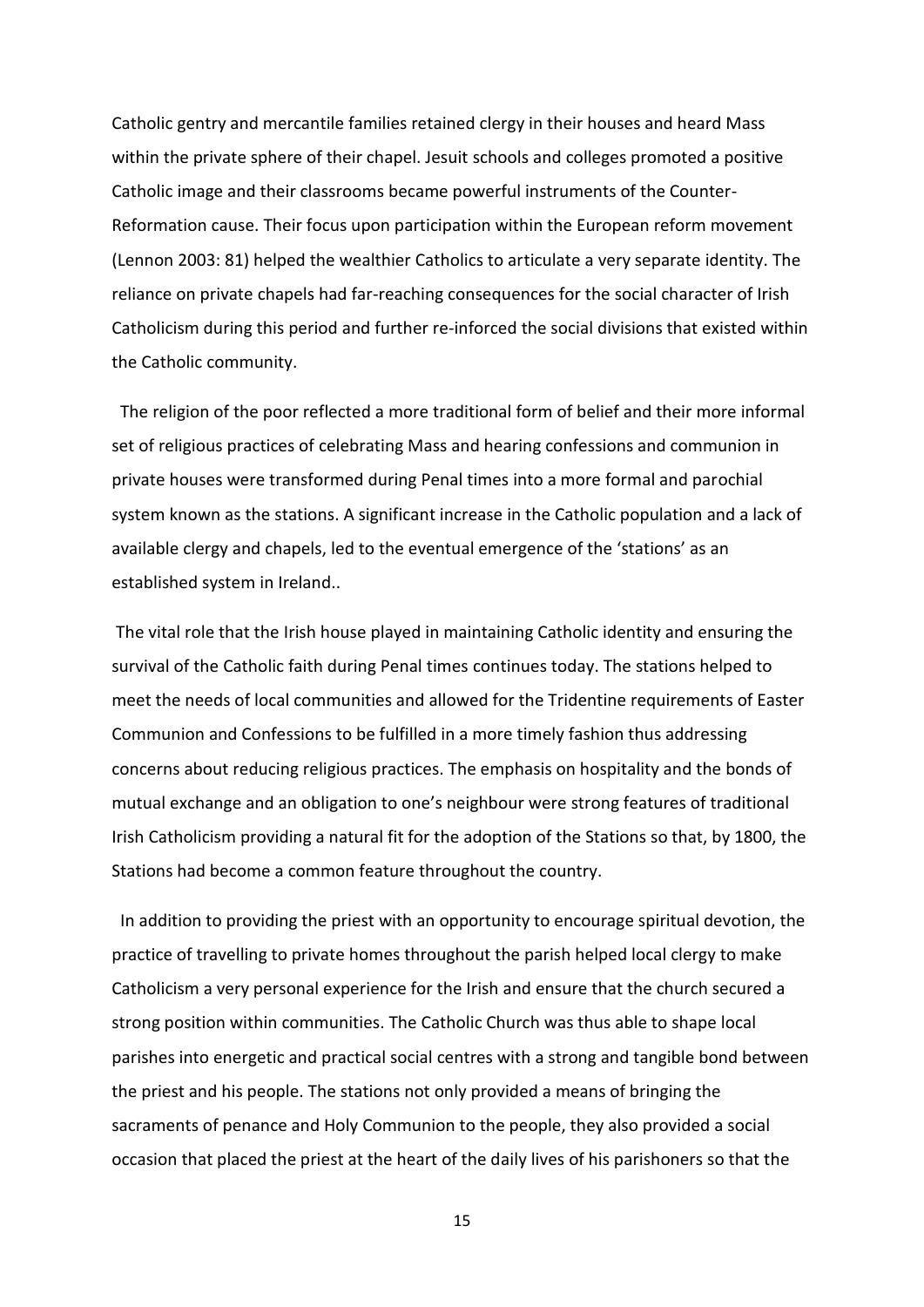church as an institution became the most visible and enduring facet of Irish culture (Lowe 1976, 140). Even with the onset of the Famine years, which impacted upon the status of the stations as a national institution, they upheld a practicing core of Catholicism across the country ensuring the rapid emergence of Tridentine Catholic devotional practices in the post-Famine period.

 In an era of rapid cultural change, the Irish house continues to reflect, and help reconstruct, contemporary Irish identity. The Stations were an important social event and played a vital role in shaping both collective identity and social life. Indeed, they have remained so in many areas across Ireland. Whilst Catholicism remains intimately linked to Irish identity, Catholic communities appear to have replaced the more conventional observance of Catholic institutional rules and regulations, with a collective identity that stems from their religious heritage. This change has been reflected in the stations with changes in name and a more inclusive approach to worship. Despite this, through the celebration of Mass in the home, the Irish house continues to provide a tangible and experiential connection to Irish heritage and tradition.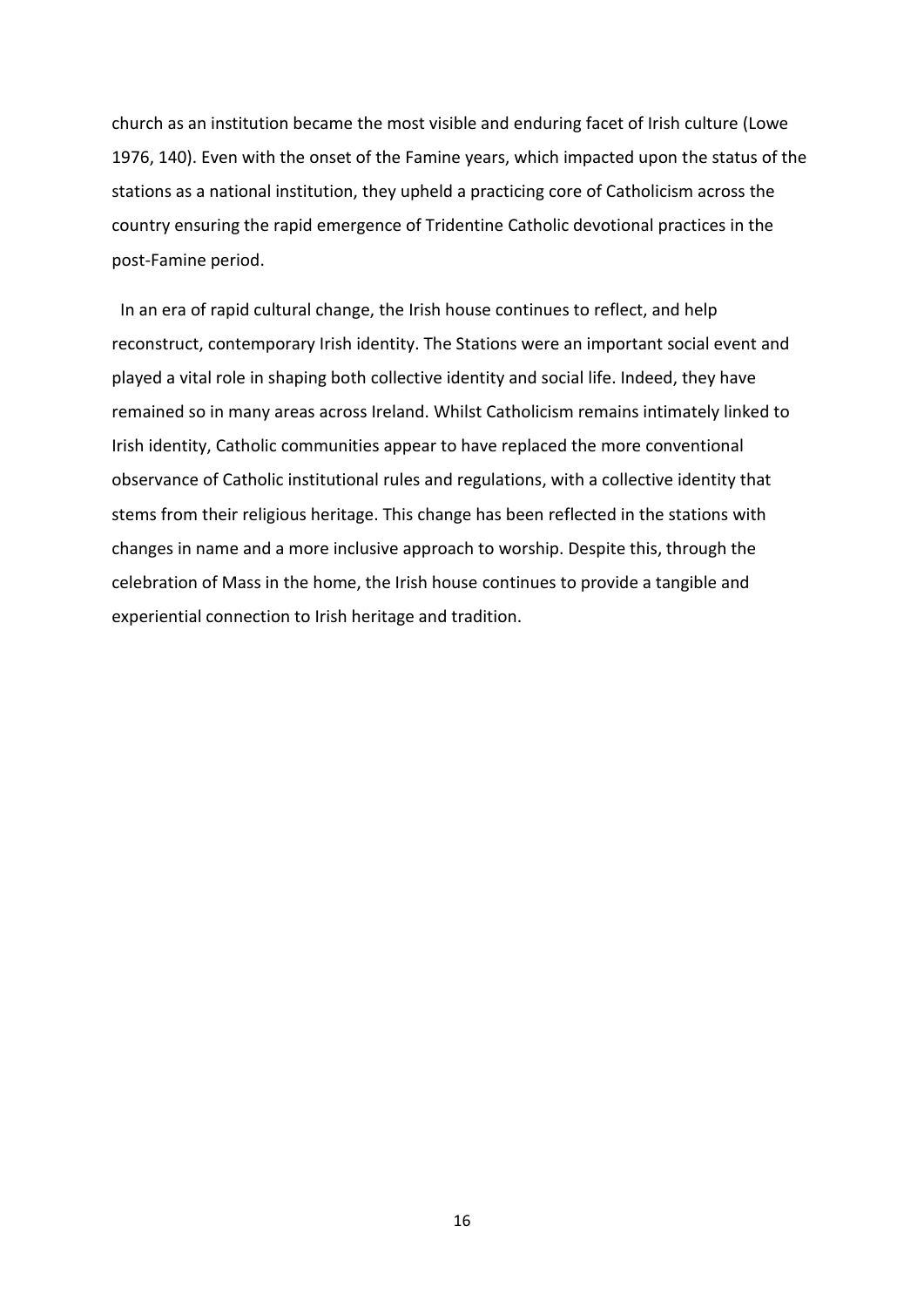## **Bibliography**

Allen, D. (1992) *The Festive Food of Ireland*. London: Kyle Cathie.

Barry, C. (2016) Mass Margins. Available at http://www.irishcatholic.ie/article/mass-margins dated June 16, 2016. Accessed 18 March 2017.

Barry, P.C. (1959) The Legislation of the Synod of Thurles, 1850 *Irish Theological Quarterly*, 26 (2), pp. 131-166.

Bartlett, T. (1990) 'The Origins and Progress of the Catholic Question in Ireland 1690-1800'. In Power, T.P. and Whelan, K. (eds) *Endurance and Emergence. Catholics in Ireland in the Eighteenth-Century*. Dublin: Irish Academic Press, pp. 1-19.

Bartlett, T. (1992) *The fall and rise of the Irish nation: the Catholic question, 1690 - 1830.* Dublin: Gill and Macmillan.

Beckett, J.C. (1976) *The Anglo Irish Tradition*. London: Faber and Faber Limited.

Bishop, H.J. 2014. "Spatial Distribution and Location of Catholic Mass Rock Sites in the Diocese of Cork and Ross, County Cork, Ireland". *Geography of Religion and belief Systems*, 4 (1): 40-78.

Bossy, J. (1983) 'The Mass as a Social Institution 1200 – 1700', *Past and Present*, 100, pp. 29- 61.

Bradley, J. (2007/8) The Irish Barn Church. In *Seanchas Ardmhacha: The Journal of the Armagh Diocesan Historical Society*, 21 (1) pp. 232-277.

Bradshaw, B. (1989) 'The Wild and Woolly West: Early Irish Christianity and Latin Orthodoxy'. In Sheils, W.J. and Wood, D. (eds) *The Churches, Ireland and the Irish*. Oxford: Blackwell, pp. 1-23.

Burke, W.P. (1914) *The Irish Priests in The Penal Times, 1660-1760*. From the state papers in H.M. Records Offices, Dublin and London, the Bodleian Library, and the British Museum. Waterford: Harvey and Co.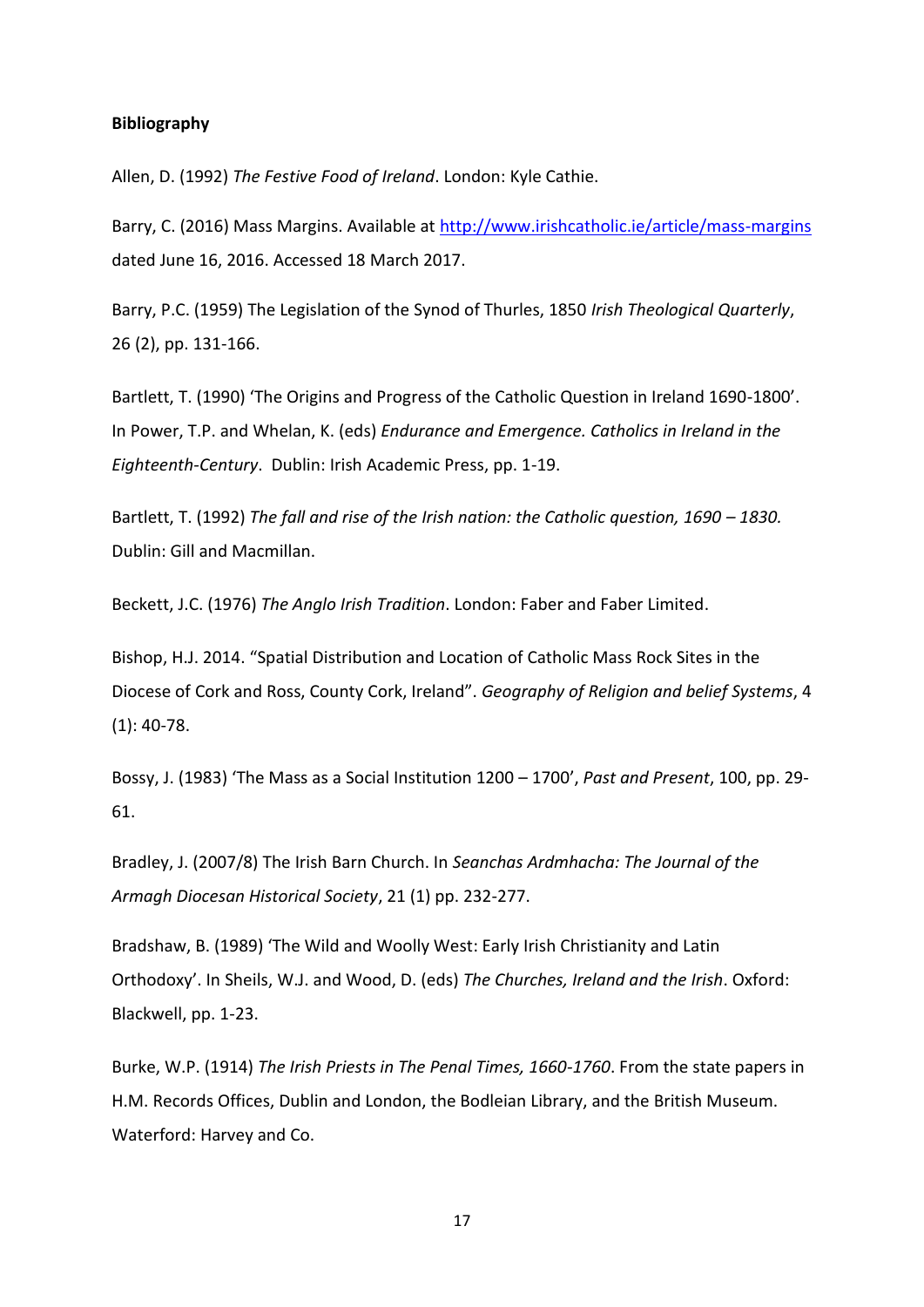Butler, D.J. (2006) *South Tipperary, 1570 – 1841. Religion, Land and Rivalry*. Dublin: Four Courts Press.

Catholic Historical Society of Ireland (1912) 'Report on the State of Popery in Ireland, 1731', *Archivium Hibernicum*, 1, pp. 10-27.

Catholic Historical Society of Ireland (1913) 'Report on the State of Popery in Ireland, 1731: Dioceses of Cashel and Emly', *Archivium Hibernicum*, 2, pp. 108-156.

Catholic Historical Society of Ireland (1914) 'Report on the State of Popery in Ireland, 1731: Dioceses of Tuam', *Archivium Hibernicum*, 3, pp. 124-159.

Catholic Historical Society of Ireland (1915) 'Report on the State of Popery in Ireland, 1731: Dioceses of Dublin, *Archivium Hibernicum*, 4, pp. 131-177.

Connolly, S.J. (1992) *Religion, Law and Power. The Making of Protestant Ireland 1660 – 1760.* Oxford: Clarendon Press.

Connolly, S.J. (2001) *Priests and People in Pre-Famine Irelan, 1780 - 1845.* Dublin: Four Courts Press.

Cork and Ross (2019) Diocesan website available at<http://corkandross.org/genealogy/> accessed 21st June 2019

Cunnane, Joseph (1968) The Neighbourhood mass. *The Furrow*, 19 (10), pp. 559-570. (Priest in the Diocese of Tuam and curate in Clifden, Galway)

Curran, Robert Emmett. (2014) *Papist Devils. Catholics in British America, 1574 – 1783*. Washington D.C.:The Catholic University of America Press.

Danaher, K. (2004*) Irish Customs and Beliefs*. Cork: Mercier Press.

Dickson, D. (2004) 'Jacobitism in Eighteenth-Century Ireland: A Munster Perspective', *Éire-Ireland*, 39 (3/4), pp. 38 – 99.

Gannon, Paul (1999) *The Way it Was*. Connemara: Paul Gannon.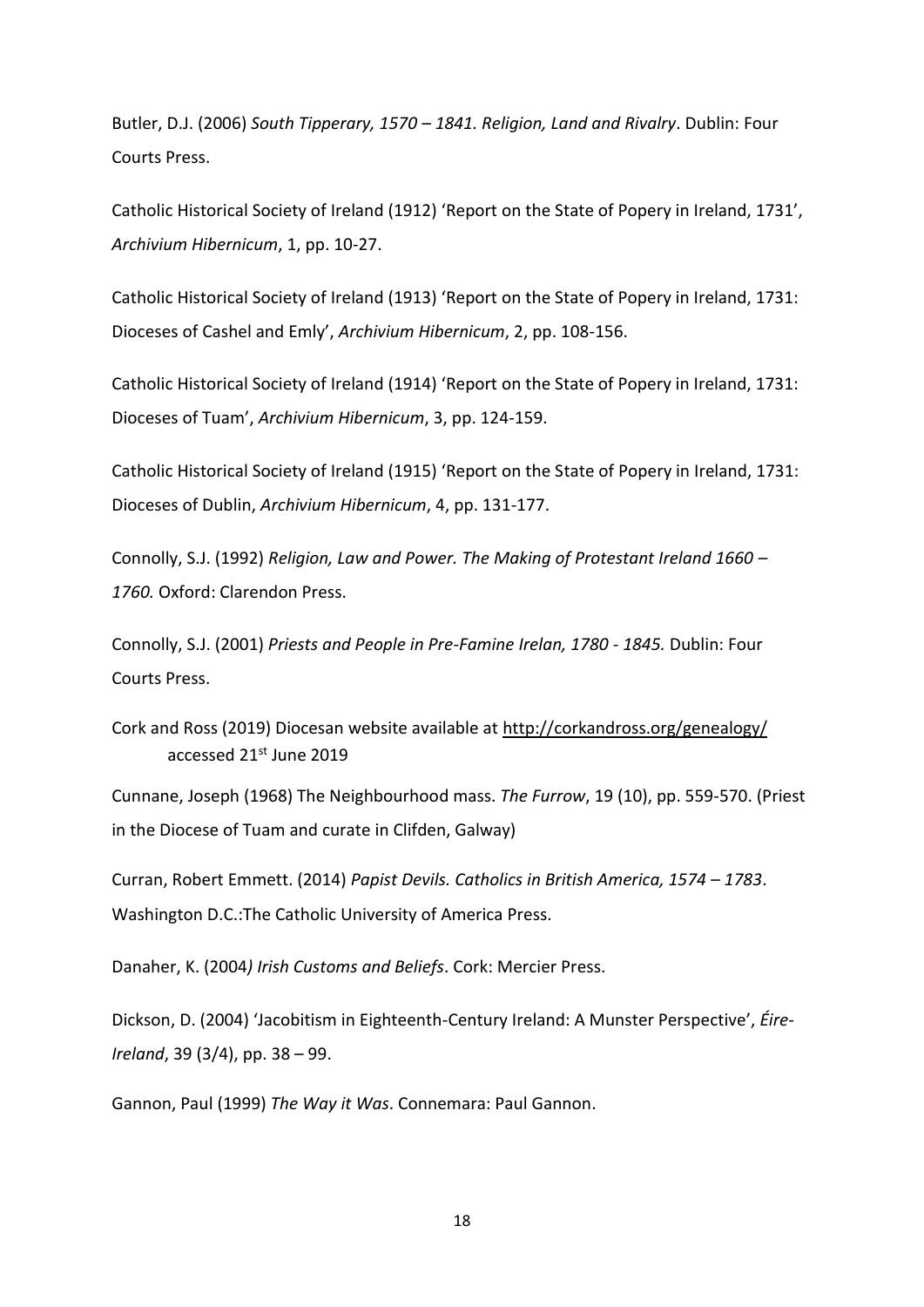Gillespie, Raymond (1993) *The Sacred in the Secular: Religious Change in Catholic Ireland, 1500 – 1700*. Colchester, Vermont: Saint Michael's College.

Gillespie, R. (2009) 'The Irish Franciscans, 1600 – 1700'. In Bhreathnach, E., MacMahon, J. and McCafferty (eds) *The Irish Franciscans 1534 – 1990*. Dublin: Four Courts Press, pp. 45- 76.

Hayton, D.W. (2004) *Ruling Ireland 1685-1742*. Suffolk: The Boydell Press.

Hill, J.R. (1988) 'Popery and Protestantism, Civil and Religious Liberty: The Disputed Lessons of Irish History 1690 – 1812', *Past and Present*, 118 (1), pp. 96 – 129.

Irish Times (2011) available at http://www.irishtimes.com/news/mass-communication-1.569189 accessed 18 March 2017.

Jefferies, H.A. (2010) *The Irish Church and the Tudor Reformations*. Dublin: Four Courts Press.

Jones, M.D.W. (1995) *The Counter-Reformation: Religion and Society in Early Modern Europe.* Cambridge: Cambridge University press.

Kaplan, B.J. (2002) Fictions of Privacy: House Chapels and the Spatial Accommodation of Religious Dissent in Early Modern Europe. In *American Historical Review*, 107, pp. 1031-64.

Kelly, P. (1985) ''A Light to the Blind': The Voice of the Dispossessed Élite in the Generation after the Defeat at Limerick', *Irish Historical Studies*, 24 (96), pp. 431-462.

Larkin, E.J. (2006) The Pastoral Role of the Roman Catholic Church in pre-famine Ireland, 1750 - 1850. Dublin: Four Courts Press.

Lecky, W.E.H. (1891) *A History of Ireland in the Eighteenth Century.* London: University of Chicago Press. Re-published 1972.

Lennon, C. (1986) 'The Counter-Reformation in Ireland 1542-1641'. In Brady, C. and Gillespie, R. (eds) *Natives and Newcomers: Essays on the Making of Irish Colonial Society 1534-1641*. Dublin: Irish Academic Press, pp. 75-92.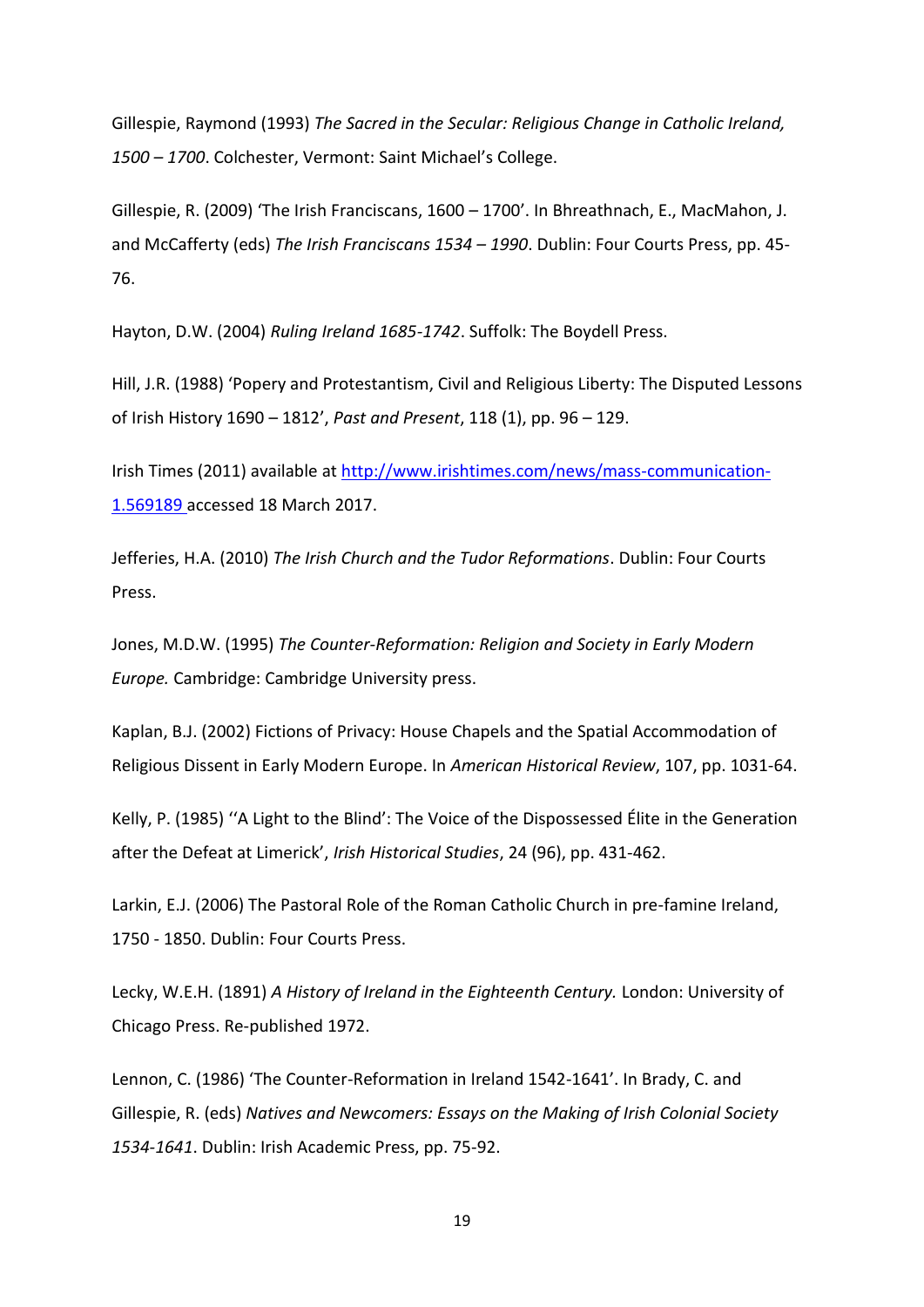Lennon, C. (2003) 'Taking sides: the emergence of Irish Catholic ideology'. In Carey, V.P. and Lotz-Heumann, U. (eds) *Taking Sides? Colonial and Confessional Mentalités in Early Modern Ireland. Essays in honour of Karl.S.Bottigheimer*. Dublin: Four Courts Press, pp. 78-93.

Lowe, W.J. (1976) The Lancashire Irish and the Catholic Church, 1846 – 71: The Social Dimension. In *Irish Historical Studies*, 20 (78), pp. 129-155.

Mac Cana, P. (2011) *The Cult of the Sacred Centre. Essays on Celtic Ideology*. Dublin: Dublin Institute for Advanced Studies.

McCarthy, M. (2000) 'Turning a world upside down: The metamorphosis of property, settlement and society in the city of Cork during the 1640s and 1650s', *Irish Geography*, 33  $(1)$ , pp. 37 – 55.

McConvery, B. (2012) The Eucharist, Communion and the People in Irish Christianity. Eucharistic faith and practice of the people as seen by some Irish artists.  $50<sup>th</sup>$  International Eucharist Congress 2012 Theology Symposium, 6-9 June, St Patrick's College, Maynooth.

McGarvey, C. (1956) 'The Heather Edge: The Upper Reaches of Donaghmore and Killishill Parishes', *Journal of the Armagh Diocesan Historical Society*, 2 (1), pp. 178-191.

McHugh, W. (2014) *An open house and busy stations*. Available at [http://www.mayonews.ie/index.php?option=com\\_content&view=article&id=21017:an](http://www.mayonews.ie/index.php?option=com_content&view=article&id=21017:an-open-house-and-busy-stations&catid=106:features&Itemid=100194)[open-house-and-busy-stations&catid=106:features&Itemid=100194](http://www.mayonews.ie/index.php?option=com_content&view=article&id=21017:an-open-house-and-busy-stations&catid=106:features&Itemid=100194) 18 November 2014 accessed 26.07.2017.

Meigs, S.A. (1997) *The Reformations in Ireland. Tradition and Confessionalism, 1400-1690*. Dublin: Gill and Macmillan.

Moycullen Histroical Society (2008) *Maigh Cuilinn A Muintir. Moycullen and its People*. Galway: Moycullen Histroical Society.

National Folklore Collection, Schools' Manuscript Collection [NFCS] Folklore Archives, University College Dublin. (1937), *289*.